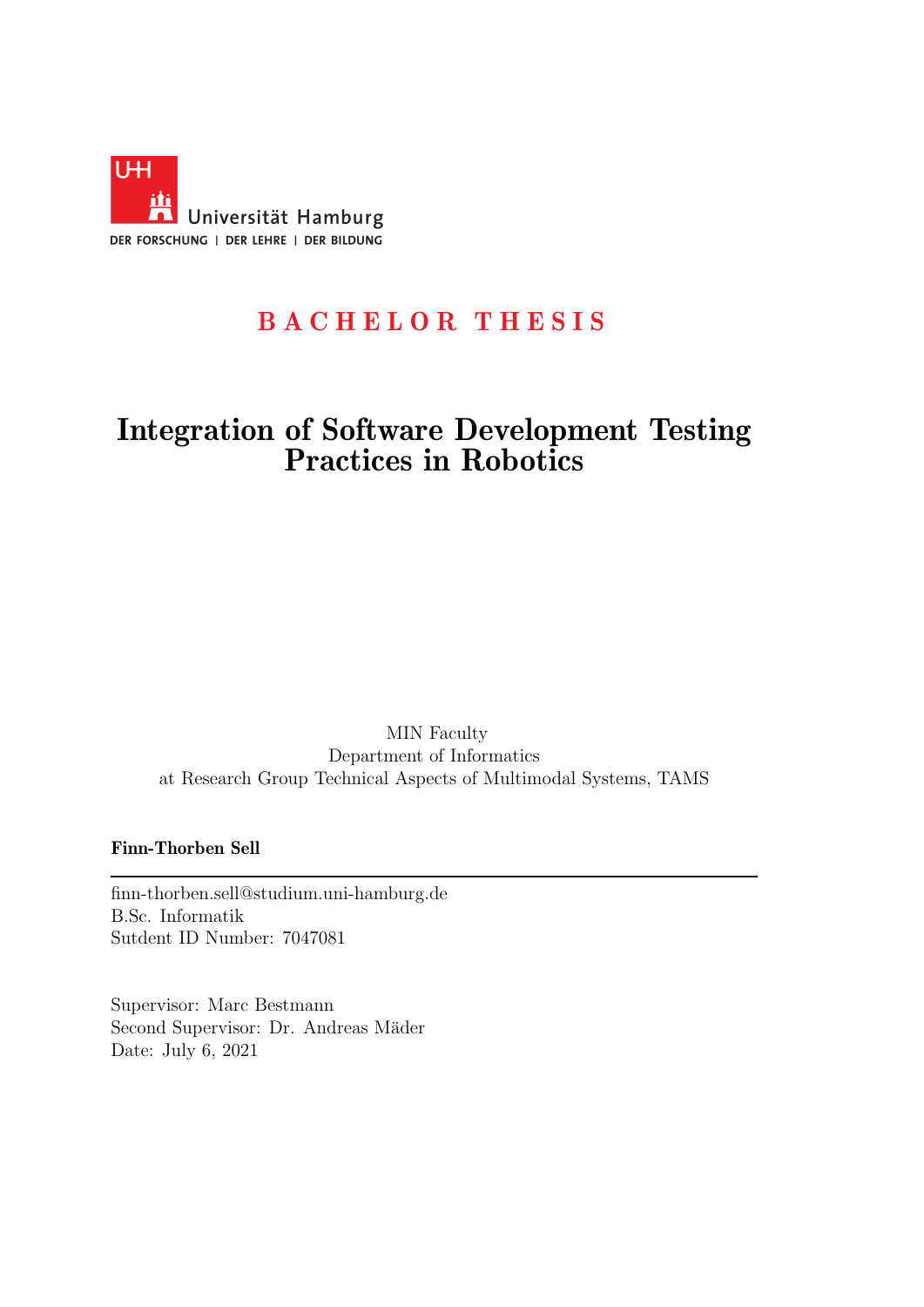#### Abstract

Verification of software correctness is an essential part of software development but also often difficult to do. This is especially the case in the development of complex autonomous systems like soccer-playing robots. For this bachelor thesis, a complete system has been developed to form a consistent and easy-to-use environment in which the RoboCup team Hamburg Bit-Bots can write its tests. A build automation platform has also been set up to automatically run these tests as checks whenever merge requests are created in the team's repositories. Afterwards, this system has been evaluated using a combination of qualitative feedback and quantitative data. The results of this evaluation found the developed solution to be generally valuable and performing as expected.

#### Zusammenfassung

Verifikation der Korrektheit von Software ist ein essentieller Teil beim Entwickeln der selbigen jedoch häufig schweirig umzusetzen. Dies ist besonders dann der Fall, wenn die betroffene Software ein komplexes autonomes System ist wie etwa fußballspielende Roboter. Im Rahmen dieser Bachelorarbeit wurde eine Komplettlösung entwickelt, um eine möglichst konsistente und einfach zu benutzende Umgebung bereitzustellen, in der die Mitglieder des RoboCup Team Hamburg Bit-Bots Tests erstellen und ausführen können. Es wurden außerdem Automatisierungsdienste aufgesetzt, welche ebendiese Tests automatisch ausführen, wenn Änderungsanfragen in den Repositories des Teams erstellt werden. Anschließend wurde das Komplettsystem anhand von gesammeltem Feedback und erhobenen qualitativen Daten evaluiert. Diese Evaluation ergab, dass die Entwickelte Lösung allgemein gut geeignet und wertvoll für das Team ist.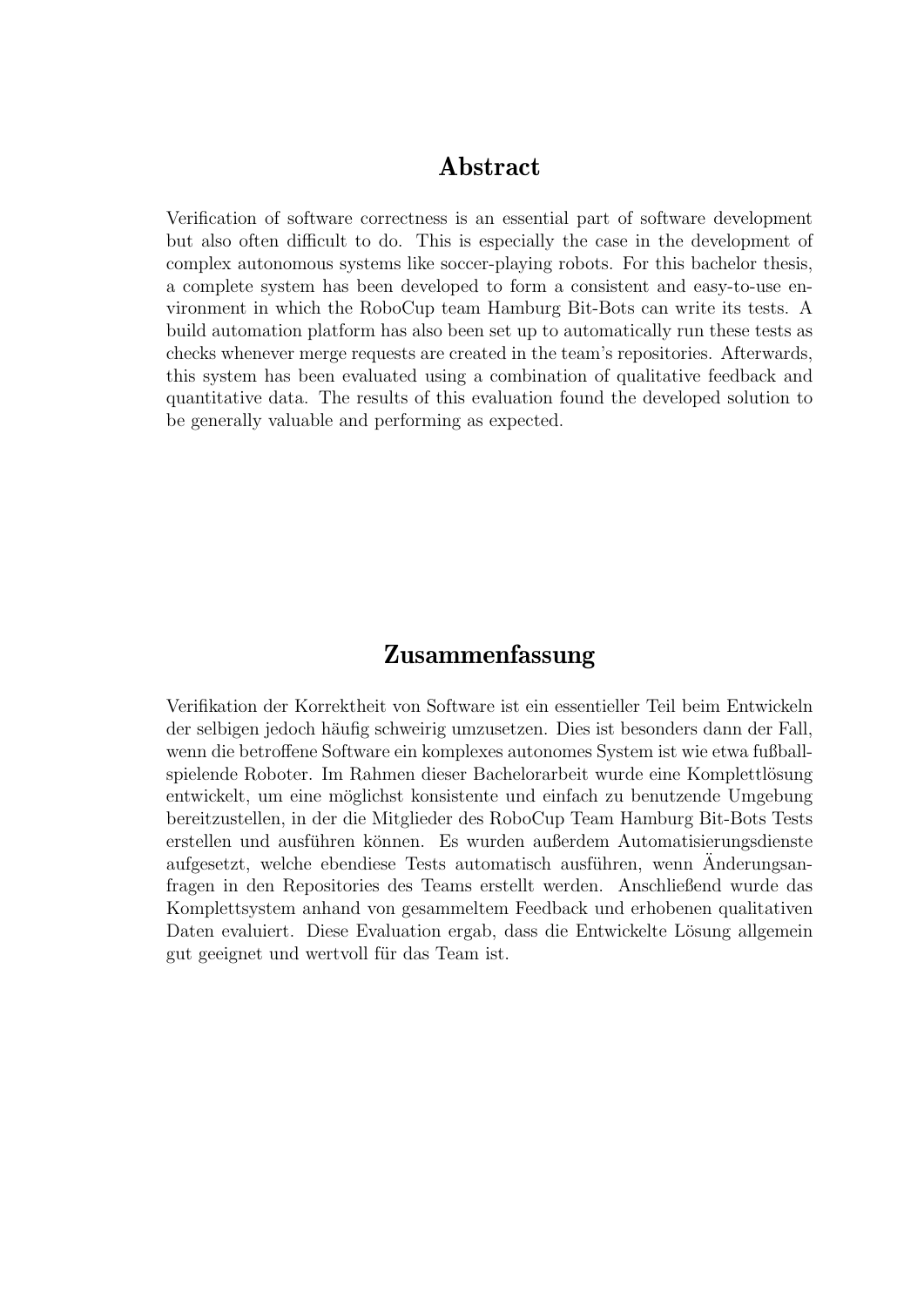# **Contents**

| 1              | Introduction                                                                                                                                                                                                             |  |  |  |  |  |  |  |
|----------------|--------------------------------------------------------------------------------------------------------------------------------------------------------------------------------------------------------------------------|--|--|--|--|--|--|--|
| $\overline{2}$ | <b>Fundamentals</b><br>Different Kinds of Tests<br>2.1<br>2.2<br>2.3<br>$ROS - Robot Operating System \ldots \ldots \ldots \ldots \ldots \ldots \ldots$<br>2.4<br>2.5                                                    |  |  |  |  |  |  |  |
| 3              | <b>Related Work</b><br>8                                                                                                                                                                                                 |  |  |  |  |  |  |  |
| 4<br>5         | <b>Tool Analysis</b><br>10<br>10<br>4.1<br>4.1.1<br>11<br>Beneficial Aspects<br>12<br>4.1.2<br>4.1.3<br>13<br>4.2<br>15<br>15<br>4.2.1<br>4.2.2<br>16<br>4.2.3<br>16<br>17<br>Implementation<br>17<br>5.1<br>17<br>5.1.1 |  |  |  |  |  |  |  |
|                | 18<br>5.1.2<br>5.2<br><b>20</b><br>5.2.1<br>20<br>5.2.2<br>General Test Authoring Utilities<br>21<br>5.2.3<br>22<br>5.2.4<br>22                                                                                          |  |  |  |  |  |  |  |
|                | 23<br><b>6</b> Evaluation<br>6.1<br>23<br>6.2<br>24                                                                                                                                                                      |  |  |  |  |  |  |  |
| 7              | <b>Discussion</b><br>28<br>28<br>7.1<br>7.2<br>29                                                                                                                                                                        |  |  |  |  |  |  |  |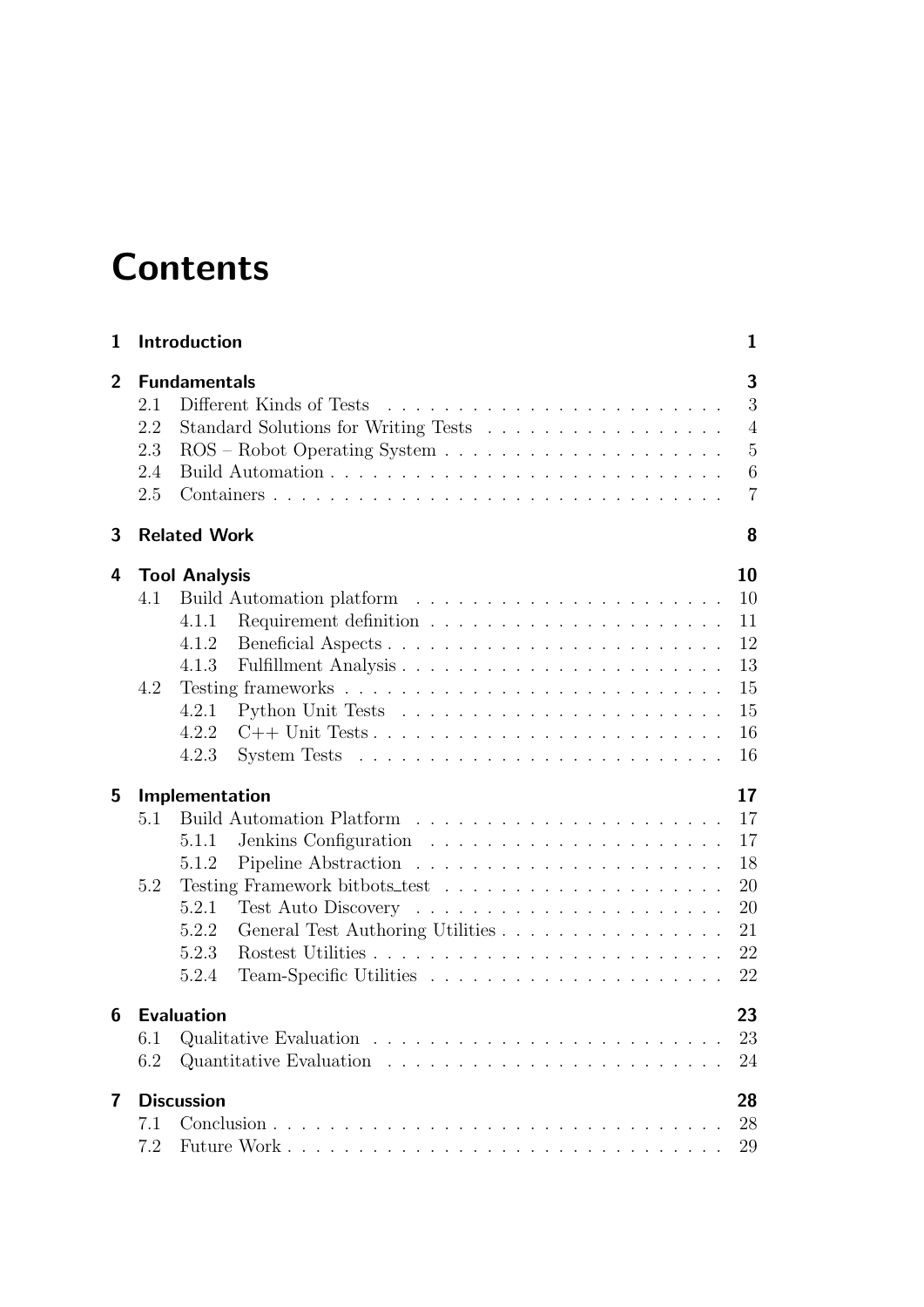# <span id="page-3-0"></span>1 Introduction

With the increasing use of autonomous systems, their correctness becomes ever more important but also ever more challenging to verify. One example where this is the case is the software system of the RoboCup team Hamburg Bit-Bots. The RoboCup Humanoid League is an international competition in which teams participate to operate a completely autonomous humanoid robot that is supposed to play soccer on a level equal to humans by the year 2050. In this competition, the Hamburg Bit-Bots participate since 2012. Accordingly, its software has grown massively over the years, with many different people involved in different parts of it. This has resulted in an increasingly complex and interconnected software system that is very hard to test, especially when considering all possible edge cases of such a large system. As a consequence, the team currently does not use any form of automated or even standardized testing procedures but instead has to verify each component manually. Doing so has resulted in several problems for the team because not every member is an expert in every part of the system, and it is tough to verify that a slight change in one component does not break another. Because of that, the team voiced the need for a more standardized way to conduct testing, which led to this bachelor thesis. However, the methods in which testing can be done differ broadly and include but are not limited to regular automated tests or just guidelines for conducting manual testing. The goal of this thesis is thus to evaluate the different methods and establish a system under which the team can more efficiently test its software. Although the solution is developed with the teams' requirements in mind, it is intended to be generally reusable for any project using ROS ecosystem.

Part of the proposed solution is the combined usage of Unit testing as well as System testing with direct integration into the team's build tooling. These tests are, however, only authored using the two programming languages Python [\[39\]](#page-36-0) and  $C_{++}$  because those are the only two languages used by the team with *Python* being the primarily used language and  $C++$  only being used for specific components that have to be very performant. Additionally, build automation tools play an essential role in continuously executing the implemented tests and verifying that the team's software is always stable. But since many different solutions for build automation have been created, an analysis must be performed to choose one.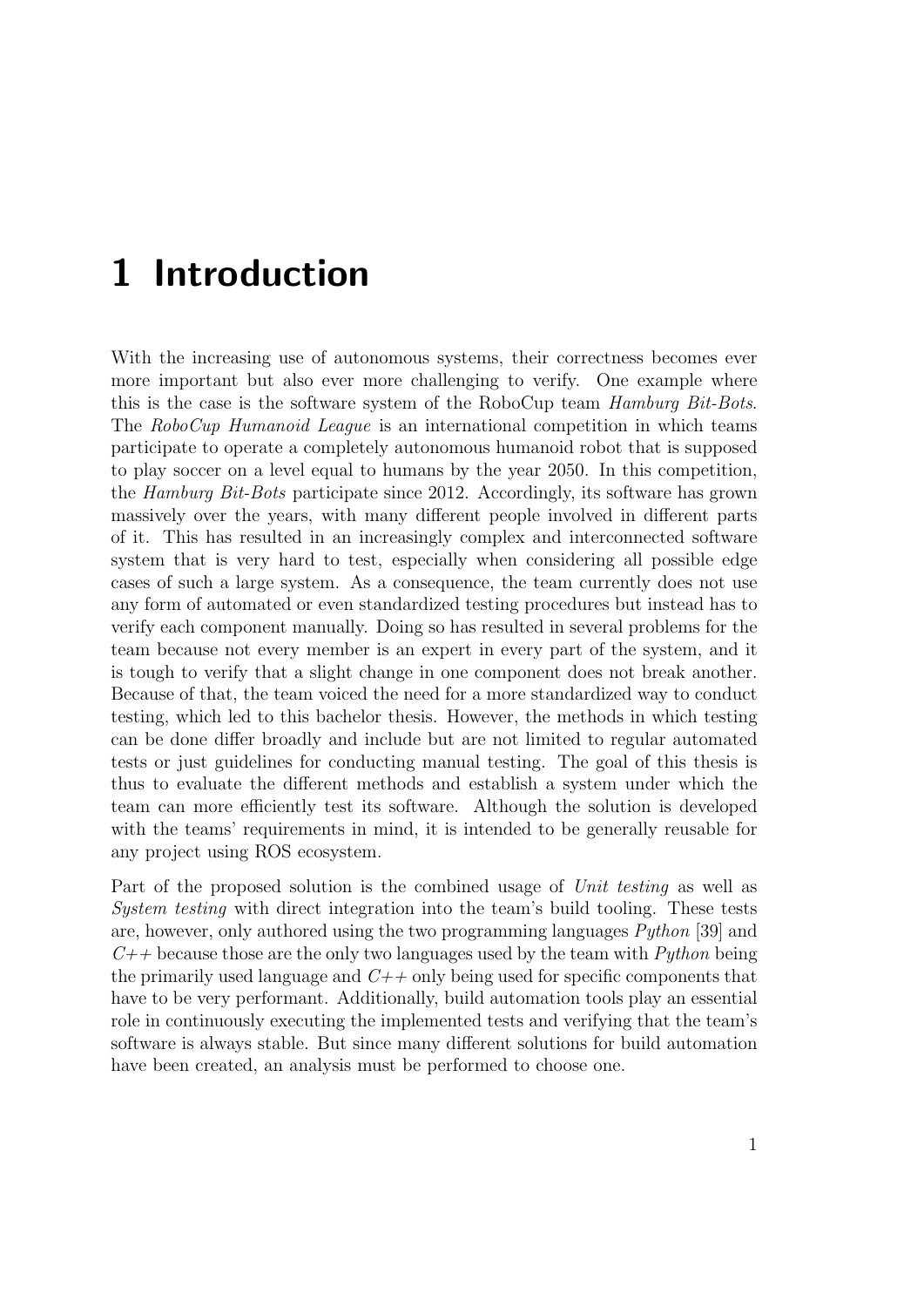Due to the team's commitment to the open source philosophy, all the accompanying source code of the software created during this thesis is available un-der an MIT license in the GitHub repositories bit-bots/bitbots\_tools<sup>[1](#page-4-0)</sup>, bit-<code>bots/bitbots\_containers $^2$  $^2$ </code> and <code>bit-bots/bitbots\_jenkins\_library $^3\!$  $^3\!$  $^3\!$ .</code>

This thesis is structured as follows. At first, important terminology is introduced in [chapter 2.](#page-5-0) Afterwards, scientific literature regarding testing methods as well as difficulties and solutions existing in the field of robotics are discussed in [chapter 3.](#page-10-0) To establish a suitable testing methodology, the base toolset upon which to build is discussed and chosen in [chapter 4.](#page-12-0) More details about the team's specific requirements on these tools are also discussed there. However, because the chosen tools do not fully provide a complete testing solution, they are further extended with the implementation of these extensions being described in [chapter 5.](#page-19-0) Afterwards, the testing solution as a whole is evaluated qualitatively and quantitatively in [chapter 6](#page-25-0) with a final discussion following in [chapter 7.](#page-30-0)

<span id="page-4-0"></span><sup>1</sup>[https://github.com/bit-bots/bitbots\\_tools](https://github.com/bit-bots/bitbots_tools)

<span id="page-4-1"></span><sup>2</sup><https://github.com/bit-bots/containers>

<span id="page-4-2"></span><sup>3</sup>[https://github.com/bit-bots/bitbots\\_jenkins\\_library](https://github.com/bit-bots/bitbots_jenkins_library)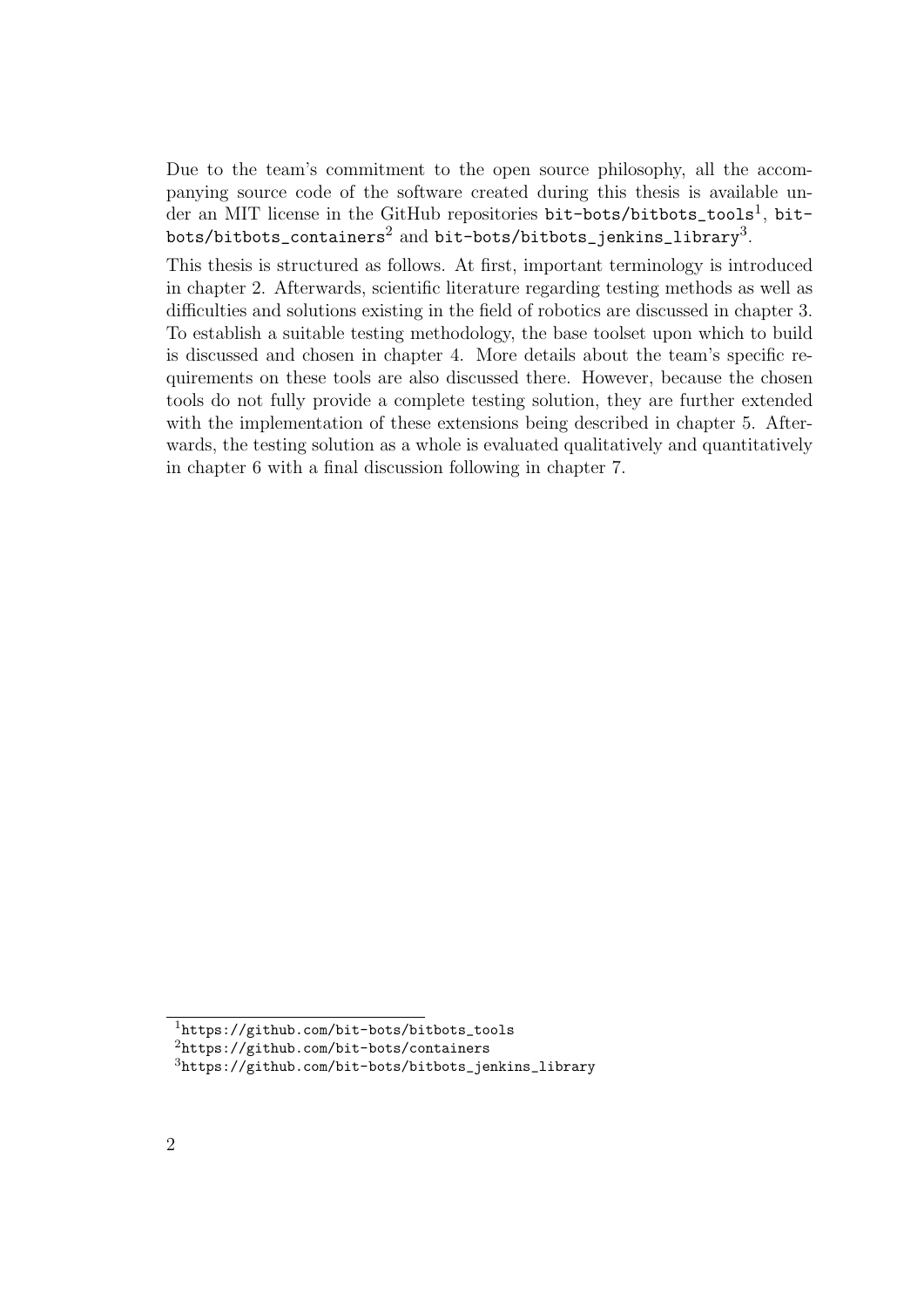## <span id="page-5-0"></span>2 Fundamentals

This chapter defines the necessary terminology and concepts which are essential to this thesis. It first differentiates between the different kinds of tests based on their goal, scope, and underlying design knowledge in [section 2.1.](#page-5-1) Afterwards essential software and frameworks are explained in [section 2.2](#page-6-0) and [section 2.3.](#page-7-0) Finally, a differentiation is made between continuous integration and build automation in [section 2.4](#page-8-0) after which container technologies are described in [section 2.5.](#page-9-0)

### <span id="page-5-1"></span>2.1 Different Kinds of Tests

The IEEE Standard Glossary of Software Engineering Terminology [\[90\]](#page-32-0) defines different kinds of test practices.

One of these is *unit testing* which is defined as "Testing of individual  $[...]$  units or Unit groups of related units" [\[90\]](#page-32-0). According to most software engineers, an additional testing property of unit tests is that they are "executed by the developer in a laboratory environment, that should demonstrate that the program meets the requirement" [\[Boy00\]](#page-32-1). Another important fact is that unit tests are purely technical tests designed and executed by developers without much influence from quality assurance or dedicated testing teams. Likewise, unit tests verify the correctness of a system in terms of what the developer expects, which is not necessarily what other stakeholders expect [\[Boy00\]](#page-32-1).

For the context of this thesis, no differentiation between Unit testing, Component Testing, and Interface Testing is made because all of them are defined as testing a singular component or unit out of context of a larger system [\[90\]](#page-32-0).

Another fundamentally different kind of test is the practice of *system testing* which System can be defined as "Testing conducted on a complete, integrated system to evaluate testing the system's compliance with its specified requirements" [\[90\]](#page-32-0). Its goal is to verify that all system components have been properly integrated by placing them in real-world usage scenarios [\[SBC12\]](#page-32-2). Similar to *system testing* is *integration testing* which is defined as "testing in which [...] components are combined and tested to evaluate the interaction between them" [\[90\]](#page-32-0). The critical difference between these two is that the former verifies that a system produces an intended outcome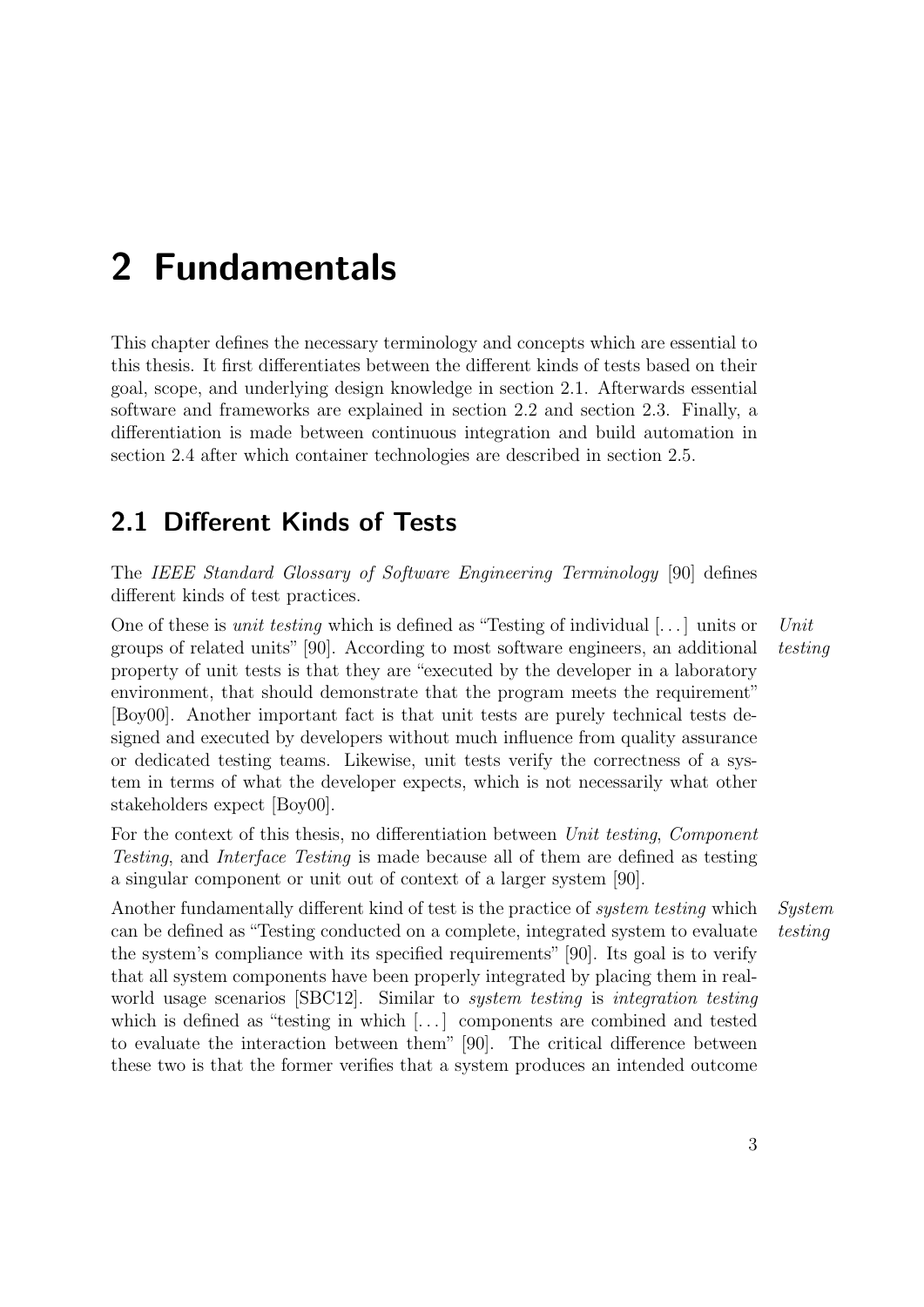without any care as to how this was achieved. In contrast, the latter aims to verify the correct interaction between components and thus exactly the way in which the outcome was achieved.

While *System testing* and *Unit testing* differ in their system-under-test, the knowledge with which a test is written can also be differentiated. If the test is based on an analysis of internal workings and the structure of a piece of software, it is White called White Box testing. It could be used to, for example, verify that all branches Box testing of a control flow are correctly implemented by writing test cases specific to them. In opposition to this stands the practice of *Black Box testing* in which tests are Black Box testing written "based on the analysis of the specifications of a piece of software without reference to its internal working" [\[Kha10\]](#page-32-3). Black box tests are often more fundamental because they only verify that input is correctly accepted and output is correctly produced with no regard to the internal structure of the system under test. While this can be used in functional tests like system tests, it is employed in stress testing scenarios but also usability tests that require user interaction. In the real world, however, these two definitions are not always clearly applicable because the two methods are mixed, which is then called Grey Box testing [\[Kha10\]](#page-32-3).

Property A particular form of black box testing is *Property testing* which has the goal of testing determining whether a system under test has a predetermined property or is far from having it. This should be performed by inspecting the system's behavior when given a small, possibly randomly selected subset of possible inputs. The testing algorithms are designed to compute an approximate and not exact decision on whether the system under test fulfills the defined property because it is simply unfeasible to prove correctness by testing all possible inputs [\[Ron01\]](#page-32-4).

> This testing method can be useful when verifying a system with large input space. For example, an encryption algorithm should fulfill the property of being reversible, thus reproducing the input again. Property testing has been popularized by the introduction of quickcheck [\[CH11\]](#page-32-5) to Haskell, which has since been ported to other languages [\[30\]](#page-35-0) and inspired similar projects [\[37\]](#page-35-1).

## <span id="page-6-0"></span>2.2 Standard Solutions for Writing Tests

Most modern programming languages like Python [\[39\]](#page-36-0), Rust [\[32\]](#page-35-2), Go [\[34\]](#page-35-3), Java [\[23\]](#page-35-4) and others have a part of their standard library dedicated to writing Unit Tests. [Figure 2.1](#page-7-1) shows the structure of a simple unit test in the unittest [\[36\]](#page-35-5) framework which is built into Python.

It is evident that language designers have recognized the need for writing tests and have thus created the possibility to do so simply and easily. However builtin frameworks often only provide rudimentary features which prompted the creation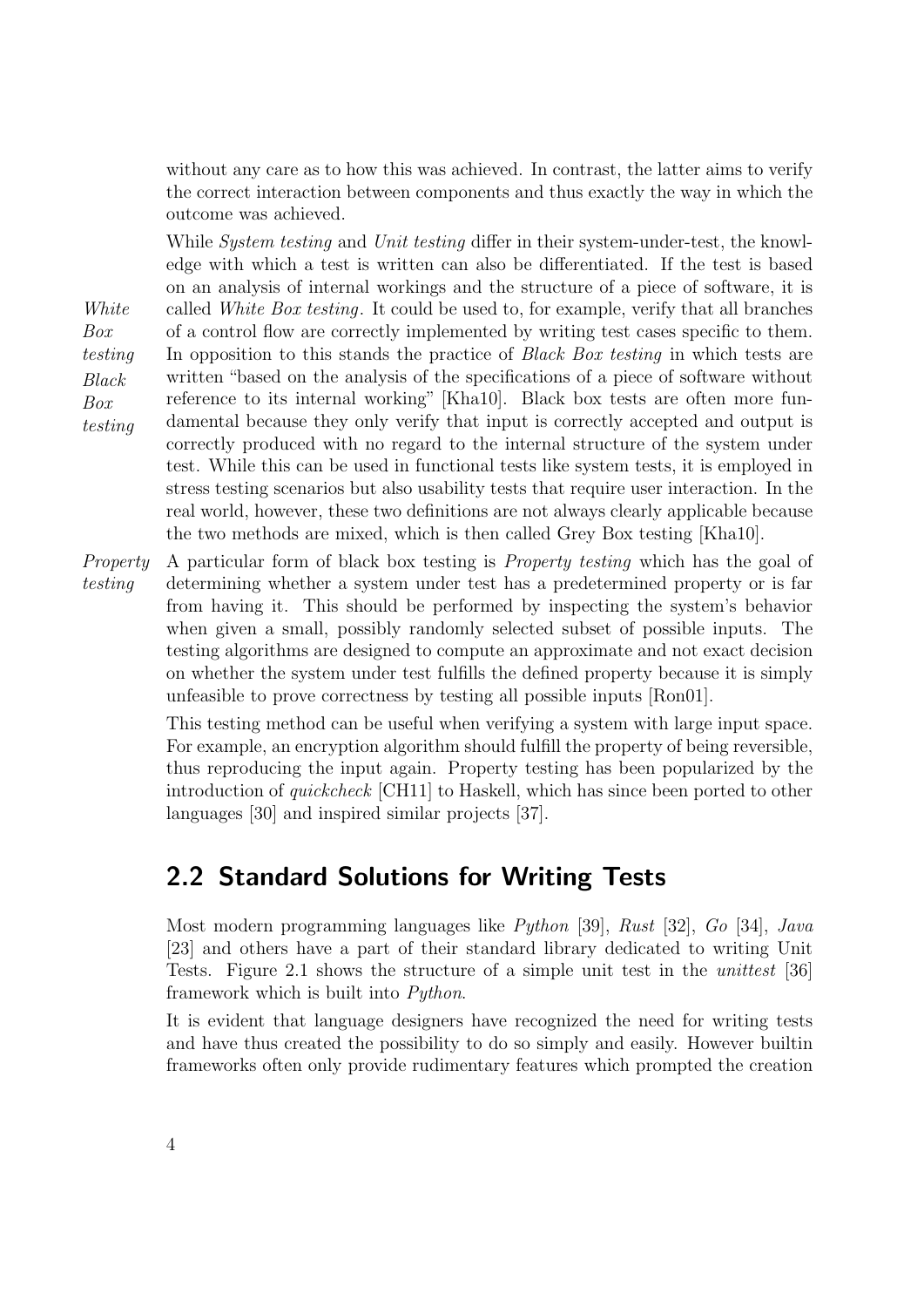```
1 import unittest
```
2

```
3 class TestMath(unittest.TestCase):
4 def test_multiply(self):
5 self.assertEqual(6, 3*2)
```
<span id="page-7-1"></span>Figure 2.1: A simple unit test in python consisting of a class inheriting from Test-Case and defining one or more test\_\* methods.

of extensions like *nosetest* [\[26\]](#page-35-6), *nose2* [\[38\]](#page-35-7) or *pytest* [\[29\]](#page-35-8) in python. These simplify the execution and definition of tests further while also providing customization options through plugins.

## <span id="page-7-0"></span>2.3 ROS – Robot Operating System

ROS [\[Qui+09\]](#page-32-6), the *Robot Operating System*, is contrary to its name, not an op-erating system but a framework for building robot software<sup>[1](#page-7-2)</sup>. It was originally created by WillowGarage but is now developed and maintained by the nonprofit Open Source Robotics Foundation (OSRF) [\[27\]](#page-35-9). It was designed to

- manage the communication between multiple independent processes on one or more computers,
- support various programming languages,
- provide many reusable tools,
- achieve modularity in large systems through standardized interfaces, and
- be free and open source.  $[Qui+09]$

In practice, ROS has a large variety of existing packages, which abstract away many challenges when dealing with the control of robots. In 2017, the usage of ROS for information exchange between software components of a humanoid soccer robot was proposed. The proposal was designed to allow the reuse of software between different RoboCup teams in the humanoid league and shows how ROS can be used to achieve this [\[Bes17\]](#page-33-0).

The ROS architecture is composed of the following relevant concepts. Of course, more exist because of the open nature of ROS, but only these are relevant to this thesis.

<span id="page-7-2"></span><sup>&</sup>lt;sup>1</sup>This thesis focuses on ROS 1, not 2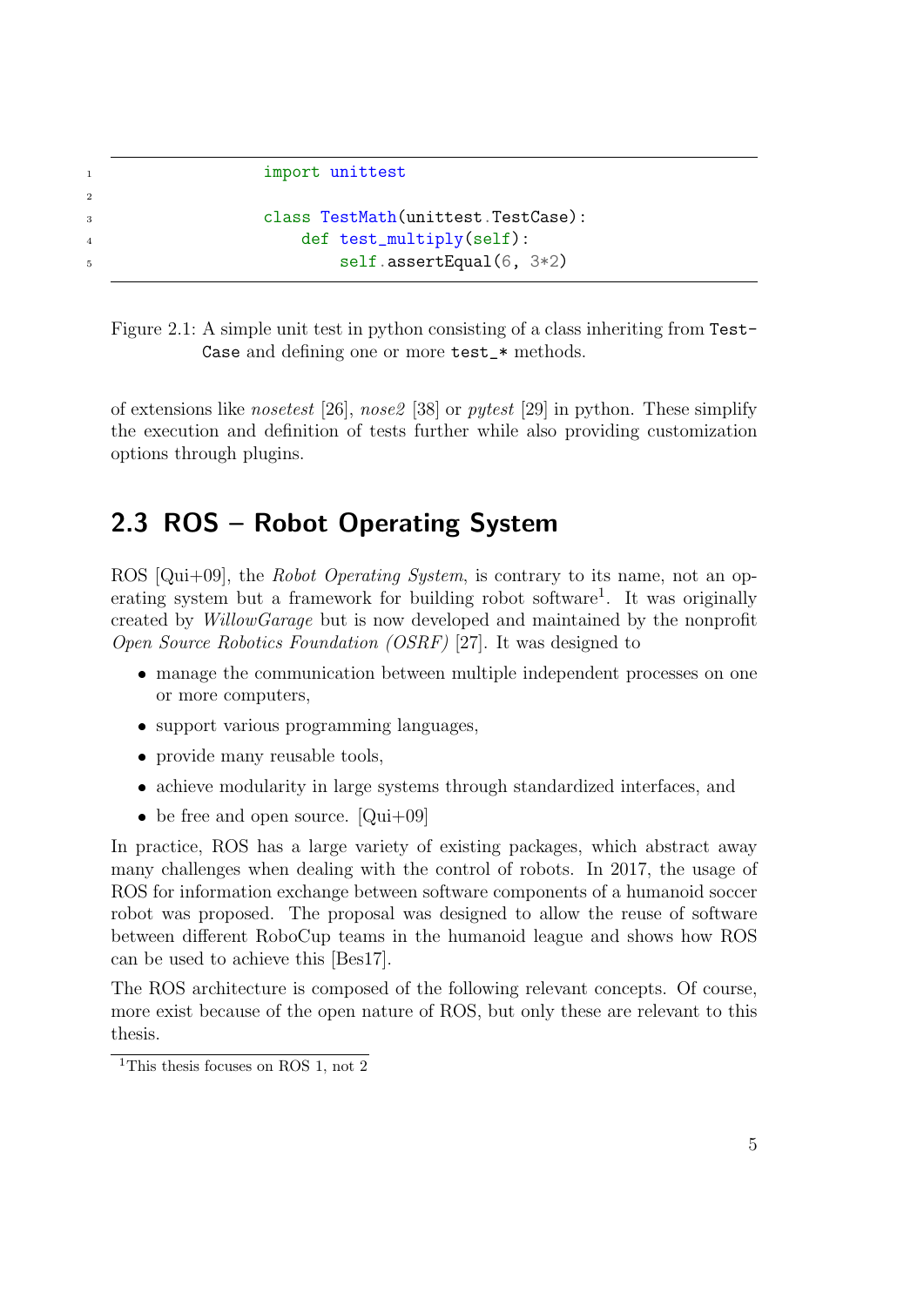- Nodes are the processes running in a ROS system that perform arbitrary computation. Each process must always have a node associated with it in order to interact with the rest of the system.
- Messages are strictly typed data structures which nodes pass between each other on named topics. Interface stability is achieved by standardizing and stabilizing these since that is the primary API a node exposes to the rest of the system. Each node can also freely chose when it subscribes to which topics, and any number of nodes may publish and subscribe on any given topic.
- Packages are similar to packages in other contexts and bundle software. They also include metadata and build information.
- Roscore is a central management server to which all processes connect. It manages the list of known nodes, topics, parameters, and other general management activities.
- Launch Files are XML files that describe how nodes are started, which parameters to load onto the parameter server, and which dependent nodes are also started.
	- Catkin is the CMake [\[12\]](#page-34-0) based build system used in ROS packages. It provides CMake functions that are required to interact with the ROS system correctly. There is also a python package named *catkin\_tools* [\[9\]](#page-34-1) which provides a catkin executable and is used to manage catkin based builds.

### <span id="page-8-0"></span>2.4 Build Automation

CI Recently the practice of Continuous Integration (CI) has increased in popularity with ever more service offerings for it. The term has since become muddled and is interpreted by some people to mean automation of builds and tests whenever changes occur. While that is indeed an essential part of continuous integration, it is only a part, whereas continuously integrating software originally described the "practice where members of a team integrate their work frequently" [\[Fow06\]](#page-33-1). This thesis is partly concerned with introducing continuous integration practices into the Hamburg Bit-Bots team but, more importantly, describes how a build automation platform can be designed to support it.

> While on this topic, it is helpful to disambiguate between Continuous Integration and Continuous Delivery (CD). While CI aims to always have team members work as closely as possible on the primary copy, CD aims to deliver or deploy this main copy as soon and often as possible.

Build automation platforms often introduce a few core concepts. One of these Job is the concept of a job which is an instantiation of a build pipeline. This means that a build pipeline is the configuration about exactly what a build automation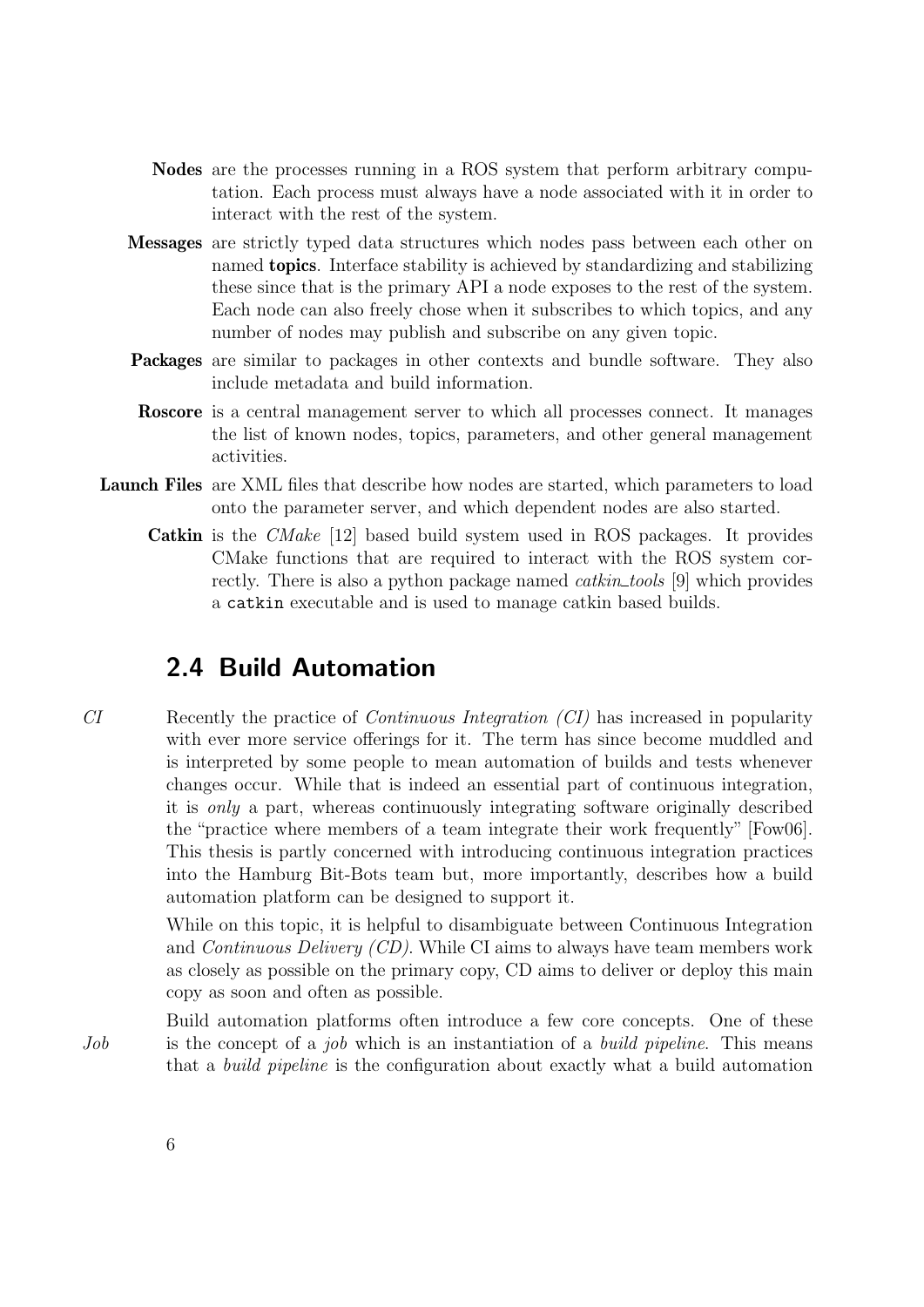platform should do, whereas a job is the execution of the pipeline. Additionally, jobs are often not directly running on the build automation platform's hardware but instead on a separate computer connected to it. These separate computers are called workers. Worker

## <span id="page-9-0"></span>2.5 Containers

Along with build automation came the need to quickly and in scale create build environments as well as running software in a stable and reproducible environment. This need was met by containerization technologies like Docker [\[17\]](#page-34-2). Containers are standardized packages that include the software and everything needed to run it, like a runtime, tools, and libraries. To be precise, the standardized software packages are container images and consist of a complete filesystem and some meta- Image data about the image. Only when an image is started, and a process runs inside this filesystem it becomes a *container*. Containers are often isolated from the host *Container* computer running it and only have access to what was explicitly granted.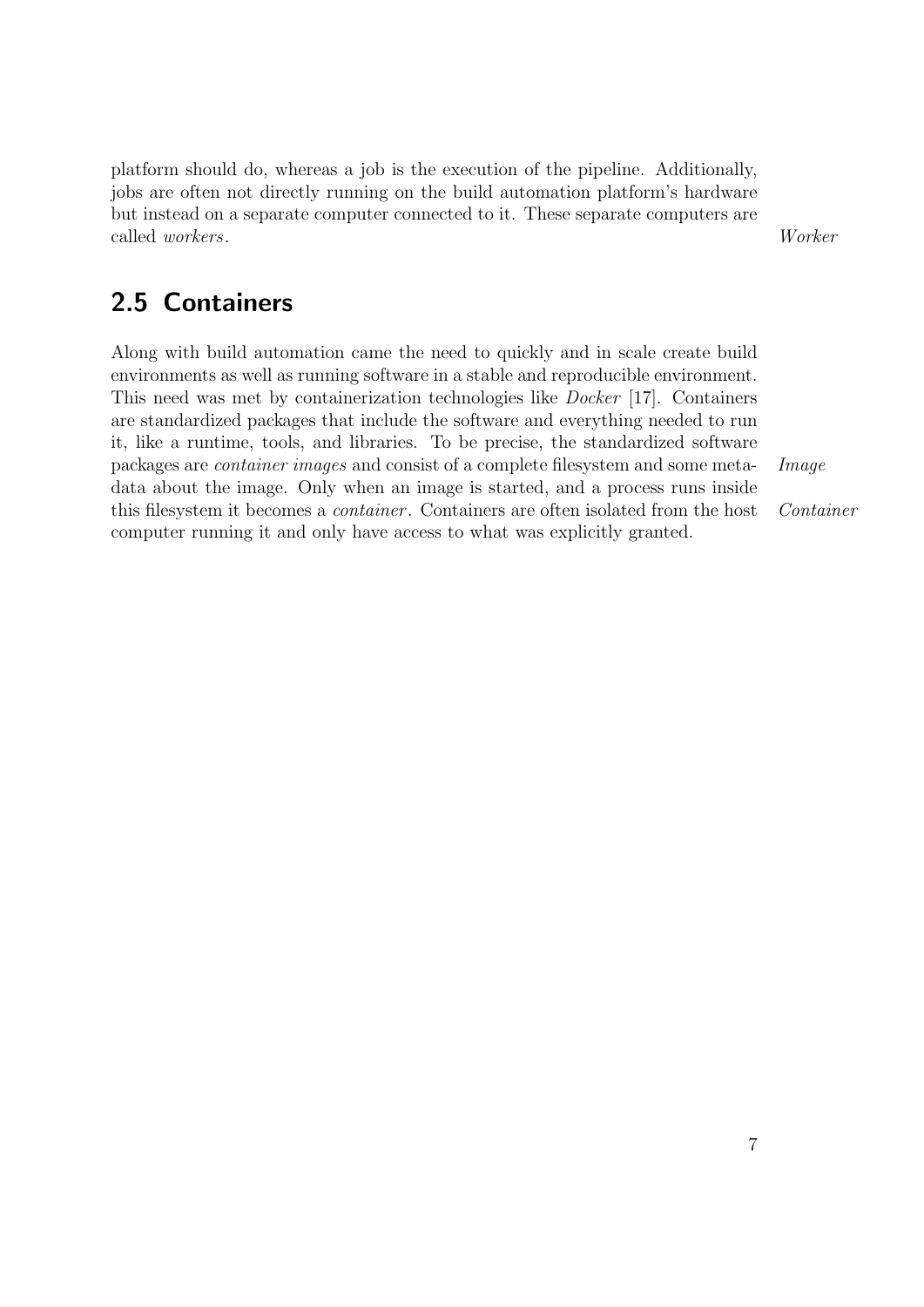## <span id="page-10-0"></span>3 Related Work

The difficulties of ensuring the correctness of autonomous systems have been discussed extensively. Afzal  $[Afz18; Afz+20a; Afz+20b]$  $[Afz18; Afz+20a; Afz+20b]$  $[Afz18; Afz+20a; Afz+20b]$  and Timperley et al. [\[Tim+18\]](#page-33-5) have conducted extensive research into the general feasibility of testing robotic systems in simulated environments. They found that while there is a non-negligible gap between reality and what a simulator can simulate, most errors can nonetheless be discovered. According to their findings, most bugs surface under relatively simple conditions caused by configuration, setup, or simple to discover programming errors. As a result, Timperley et al. propose the use of black-box testing to probe a system's general correctness and discover these simple errors  $[Tim+18]$ .

Outside of robotics in the general software development industry, automated software testing has increased in popularity and prompted several surveys into how companies conduct testing. Most important for this thesis are the works of Runeson as well as Daka and Fraser. Their surveys have found that testing is generally a process that tightly involves software developers and should not be done by a separate quality assurance department. This is due to the fact that developers are the ones actually writing software and reacting to test results. Because testing is such a developer-involved process, they found that a successful testing strategy must be as developer-friendly as possible. This entails the need for tests to produce quick feedback, which a developer can immediately integrate into their development, good integration into existing infrastructure so that results are always available when needed, and good APIs which a test author can use to author their tests [\[Run06;](#page-32-7) [DF14\]](#page-32-8).

Of course, there has also been some previous effort to develop testing frameworks specific to robotics. One such framework was developed by Paikan et al. [\[Pai+15\]](#page-32-9). They have introduced a generic framework in which test cases are written using Python, Lua, or  $C_{++}$ , test fixtures are created using dynamically loaded libraries, and both are tied together using an XML based test suite definition. A test runner then executes the thereby defined test suite. This framework is very generic and not integrated into the team's development environment (notably ROS). While such an integration would theoretically be possible, ROS already supports some other existing tools as is described in [chapter 4,](#page-12-0) which is why the framework introduced by Paikan et al. is not directly used in this thesis. However, the design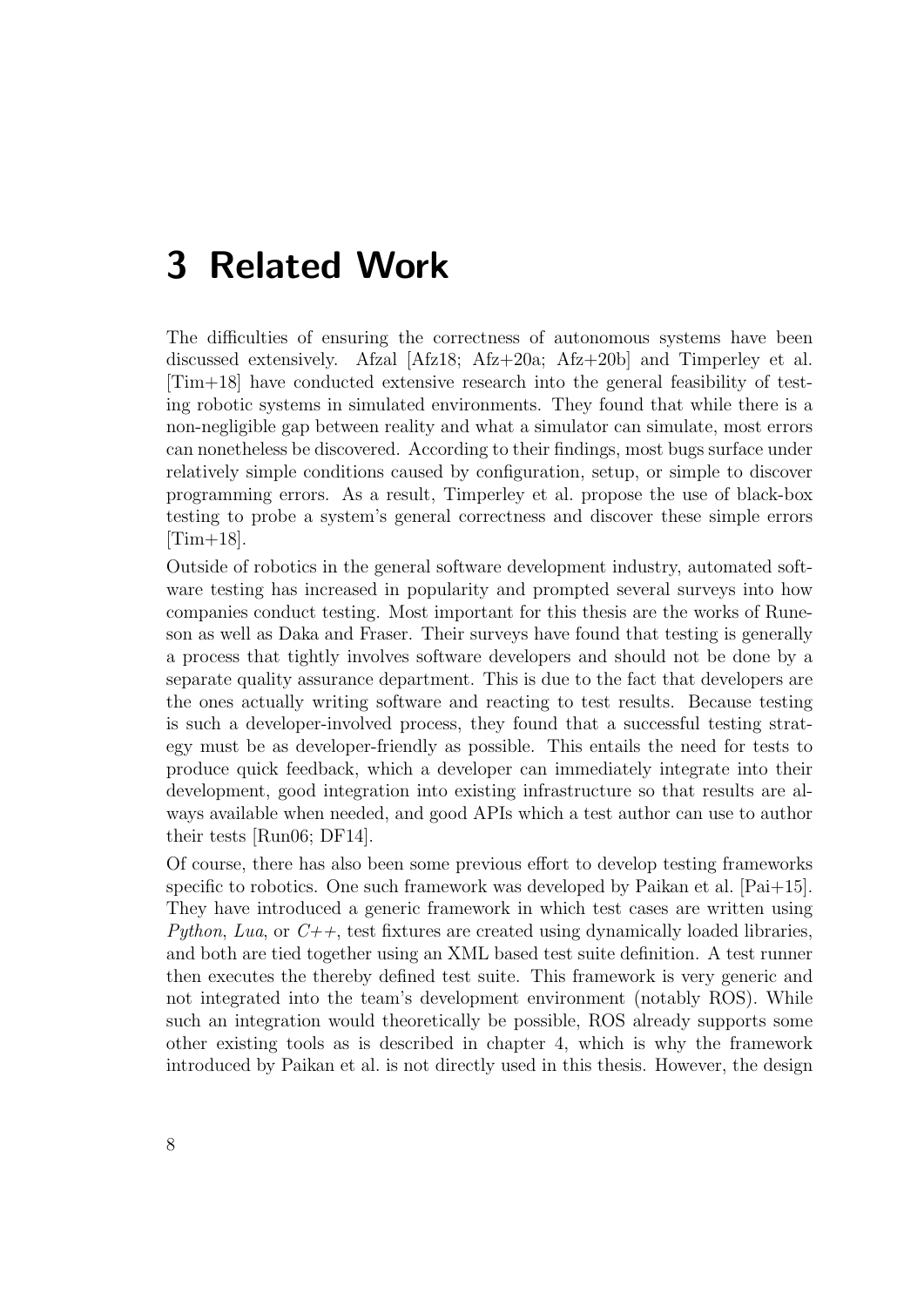considerations that went into it, as well as essential conclusions, were taken into account when choosing and designing the framework proposed in this thesis.

As previously mentioned, build automation and continuous integration play an important part in verifying software correctness and increasing productivity. Hilton et al. have analyzed the usage, costs and benefits of using continuous integration technologies in "Usage, costs, and benefits of continuous integration in open-source projects". Their results indicate that most projects intend to or are already using CI. Additionally the primary reason for not using CI is not it's high maintenance costs or ineffectiveness but rather that most projects are not familiar enough with CI systems or do not have any automated tests in the first place [\[Hil+16\]](#page-33-6). This research also indicates that using build automation is indeed an important when developing a test methodology. The discovered costs and best practices have been considered during this thesis.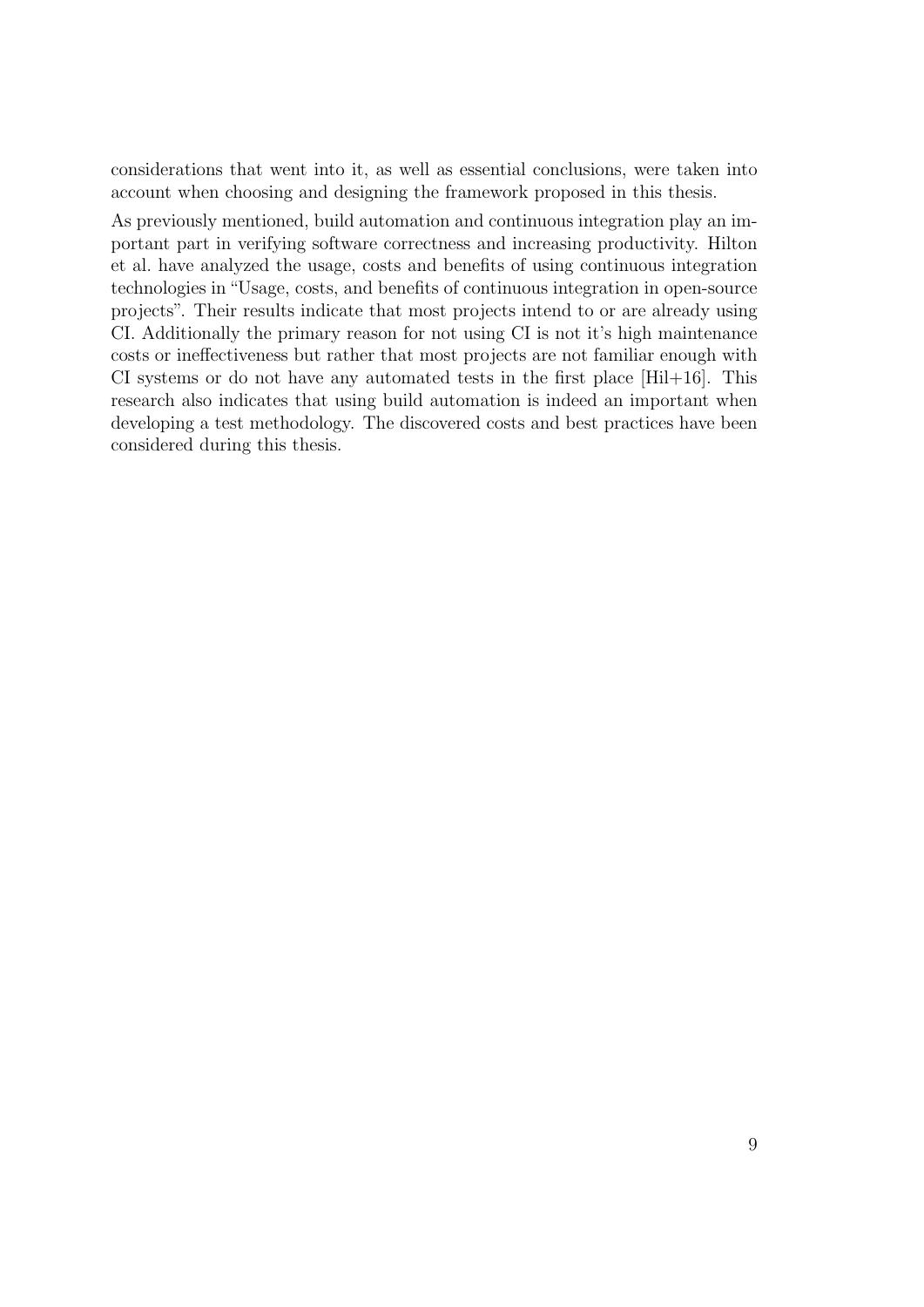## <span id="page-12-0"></span>4 Tool Analysis

This chapter outlines precisely what kind of solution the Hamburg Bit-Bots team needs by formulating its requirements. First, some general design guidelines and requirements are formulated here with more detailed ones following in [section 4.1](#page-12-1) and [section 4.2.](#page-17-0)

General requirements on the complete solution as formulated by the team are:

- Run tests automatically when new code is requested to be merged into our repositories and manually whenever necessary.
- Enable simulator-based integration testing of multiple components in different scenarios as well as unit testing for single components.
- Control physical tests (like hardware control) over the same interface as software tests.
- Support at least unit tests written in all of the team's programming languages  $(Python, C++)$ .
- Be as simple as possible to use and configure.

These form a base set of requirements that are taken into account when choosing any of the following solutions and additionally serve as guidelines for the latter extension done in [chapter 5.](#page-19-0)

### <span id="page-12-1"></span>4.1 Build Automation platform

Since one of the major requirements is for tests to run automatically on merge requests, some service needs to exist to do so. Build automation platforms have been created specifically to build *and test* code changes whenever they occur, which makes them an obvious choice for this problem.

However, because there are many different platforms available to choose from, a list of requirements and other additional factors has been created in [section 4.1.1](#page-13-0) and [section 4.1.2](#page-14-0) with 18 platforms being evaluated according to these requirements in [section 4.1.3.](#page-15-0)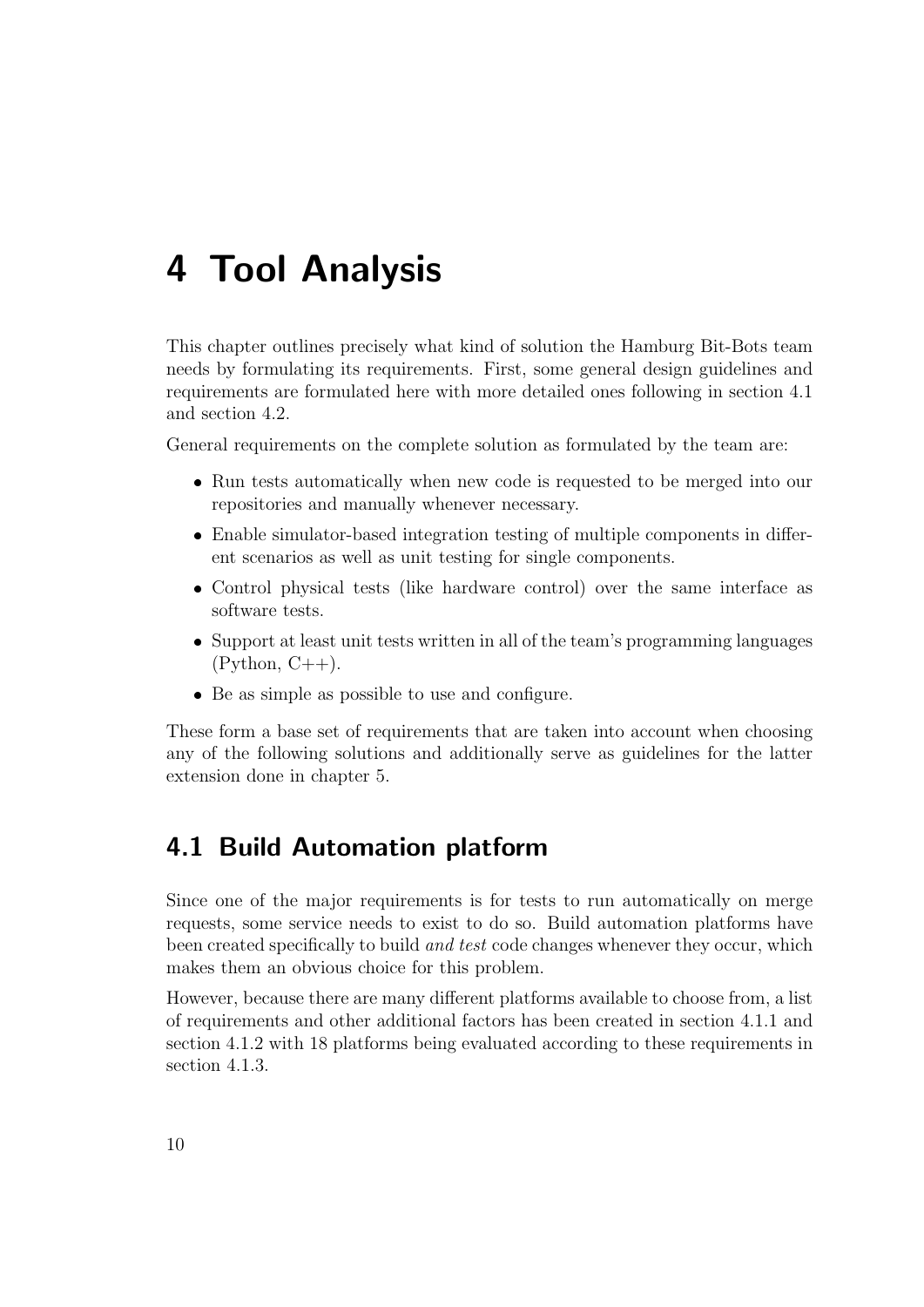#### <span id="page-13-0"></span>4.1.1 Requirement definition

This section describes hard requirements which a build automation platform must fulfill in order for it to be chosen.

#### Job Configuration-As-Code

This requirement dictates that the build jobs that will run on the chosen platform should be configurable via a configuration file or defined through code that the platform executes on each job. While it might seem obvious, it contrasts with configuration done solely through a graphical user interface.

This has the benefit that a job configuration can more easily be reused by other internal and also foreign projects requiring a similar, if not the same, configuration. It also has the added benefit of making a platform's configuration reproducible should there ever be a need to set up the system from scratch again.

#### On Premise Workers

One of the use cases intended for the test system by the Hamburg Bit-Bots team is to run expensive tests of the whole system in a simulated environment. This is computationally difficult, and all hosted build automation platforms are restrictive about how much CPU, Memory, compute-time, or drive capacity a job is allowed to allocate, so we need to be able to supply our own workers, which do not have these kinds of restrictions. Additionally, the team uses custom hardware, e.g., an Intel Neural Compute Stick [\[22\]](#page-35-10) which are also intended to be subjected to automated testing. This can realistically only be done if the platform supports supplying your own hardware. The job management, user interface, and other non-worker components may be offered as a service by a provider.

#### Low Cost

The Hamburg Bit-Bots team is a student-organized team that receives all of its funds either through sponsoring or as a budget by the University of Hamburg. Most of these funds are spent on hardware for robots or computers in the workspace. These preconditions require the team to be very careful about additional spending, especially recurring subscriptions, and we avoid it if we can. Because of that, the chosen build automation platform should either have a free-tier that fulfills the remaining requirements or a special policy for open source projects under which the team falls. Furthermore, this requirement ensures that the developed testing solution has a low entry barrier and can easily be reused by others.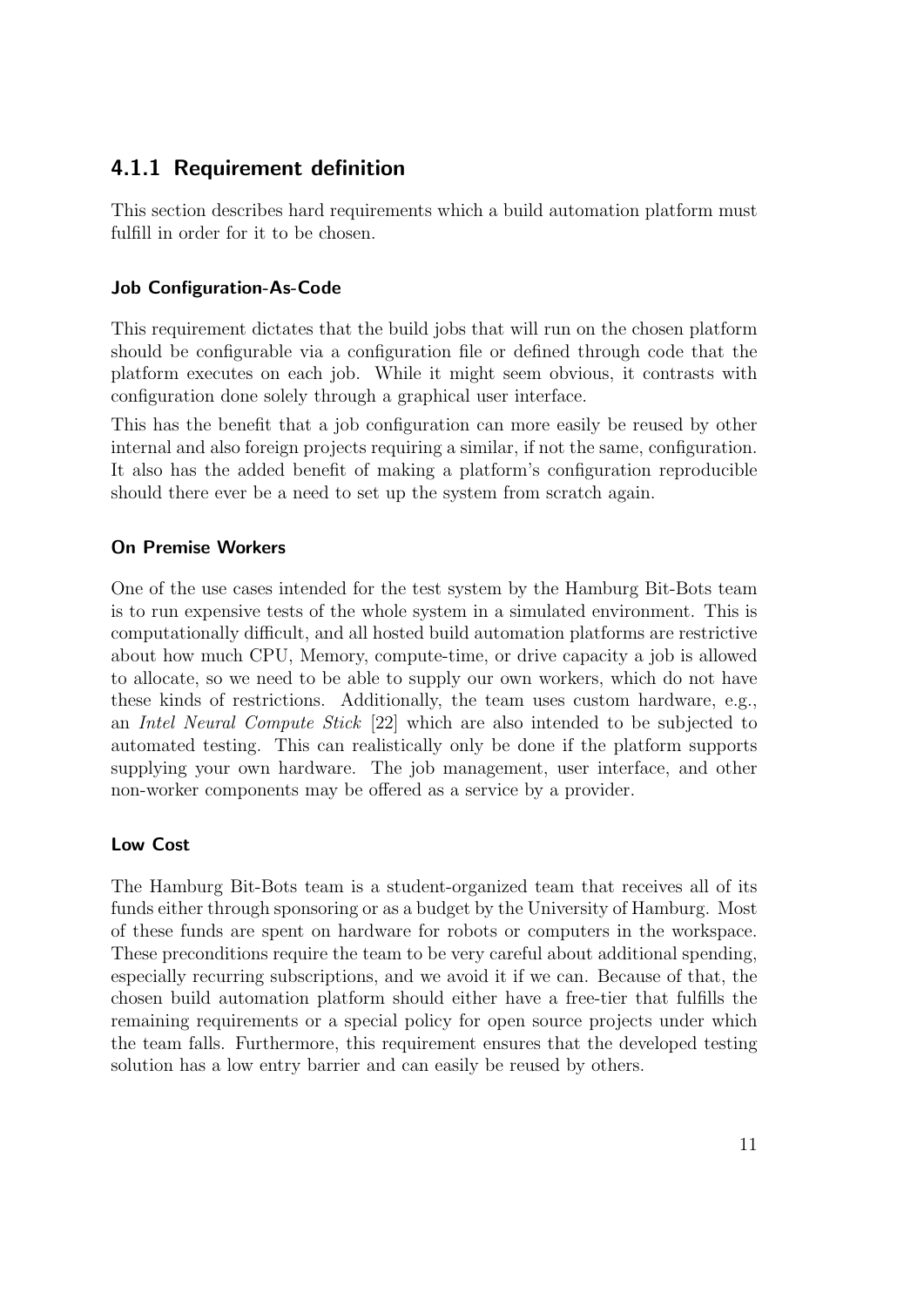#### <span id="page-14-0"></span>4.1.2 Beneficial Aspects

This section describes aspects that are not hard requirements of the chosen platform but instead serve as an additional set of criteria that are beneficial for a platform to fulfill in order for it to be chosen.

#### Job abstraction

The Hamburg Bit-Bots team has its code organized over several git repositories, all with similar structures. Because of this, job configurations will largely be repetitive throughout these repositories. It is, therefore, desirable for a build automation platform to support a way to abstract job configuration so that each repository only configures a job in the aspects that differ between them and leaves common configuration to the abstraction.

#### Platform Configuration-As-Code

Suppose the chosen build automation platform is entirely hosted on-premise. In that case, it should itself be completely configurable through configuration files for the same reasons that job configurations are required to be configurable as code.

#### Explicit GitHub Integration

The git repositories used by the Hamburg Bit-Bots team are hosted on GitHub, which offers additional features to being a hosted git repository such as *pull request* status checks [\[2\]](#page-33-7). These checks offer an easier evaluation of merge requests, and it is desirable for a build automation platform to explicitly integrate with GitHub to annotate merge requests with these checks.

Other integration features such as the automatic discovery and registration of an organization's repositories and immediate creation of new jobs are also nice to have.

#### Existing Community

Because of the earlier low cost requirement, the availability of premium-level support is not guaranteed if problems arise on the chosen platform. Instead, a fallback on community resources such as documentation, blogs, or forums should be possible. These, however, only exist if the platform is popular enough for a community to have formed around it that created said resources.

This aspect is subjective, and a rating is given based on my impressions while evaluating the different build automation platforms.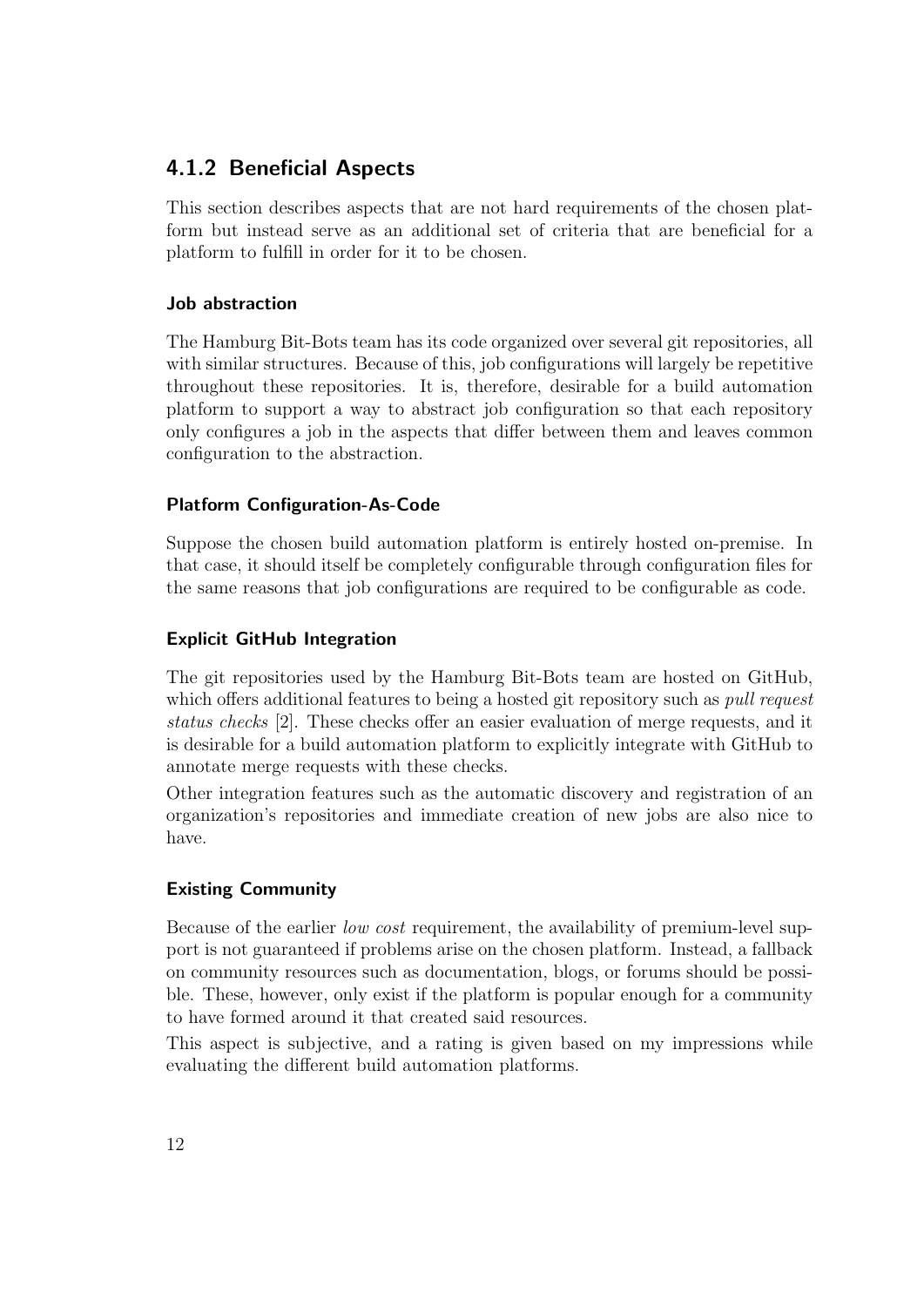#### Open Source

The Hamburg Bit-Bots team believes strongly in the open source vision and performs all of its development publicly and under an MIT license. It would be in line with this belief for a build automation platform to also be developed and maintained as an Open-Source project under one of the licenses approved by the Open Source Initiative [\[25\]](#page-35-11).

#### <span id="page-15-0"></span>4.1.3 Fulfillment Analysis

[Table 4.1](#page-16-0) shows a list of build automation platforms and which of the previously defined requirements they fulfill. Platforms that do not support the usage of custom toolchains or do not have explicit support for ROS are not included in this list at all.

The platforms which passed all requirements have been reviewed further by analyzing any additional aspects. [Table 4.2](#page-17-2) shows the result of this analysis.

Jenkins is the clear winner of this analysis since it is the only platform fulfilling all requirements and offering all additional beneficial aspects. Nevertheless, and although the Open Source aspect is important to the team, it could be argued that GitHub Actions, while not being Open Source, offers the same amount of features with the addition of taking care of a potentially sizeable administrative burden.

The final decision nonetheless fell onto Jenkins because of the following reasons. First, the team already had a configured Jenkins instance from previous automation experiments and has already gained some experience with it. Additionally, GitHub Actions is an offering by the for-profit company GitHub and thus inherently intends to generate profits. Moreover, although GitHub offers free tiers for open source projects that would apply to the Hamburg Bit-Bots, the team would still be reliant on GitHub not changing its policy or risk not being able to run its workload. Finally, GitHub Actions only supports GitHub itself as a version control system, whereas Jenkins can run pipelines from anywhere. Additionally Jenkins offers a lower entry barrier because it is usable by everyone even if they do not qualify for GitHub's free tier.

<sup>1</sup> Is on-premise but pricing depends on the number of agents.

<sup>2</sup>Atlassian provides free cloud licenses for Open-Source projects, but Bamboo is not a cloud offering.

<sup>3</sup>Workers are only supported with a separate subscription.

<sup>4</sup>Has a free tier that is restricted to less than the team's expected workload.

<sup>5</sup>Relatively new but very popular and growing fast

<sup>6</sup>Open Source Community edition and proprietary Enterprise Edition

<sup>7</sup>Supports GitHub but only for free during the year of 2020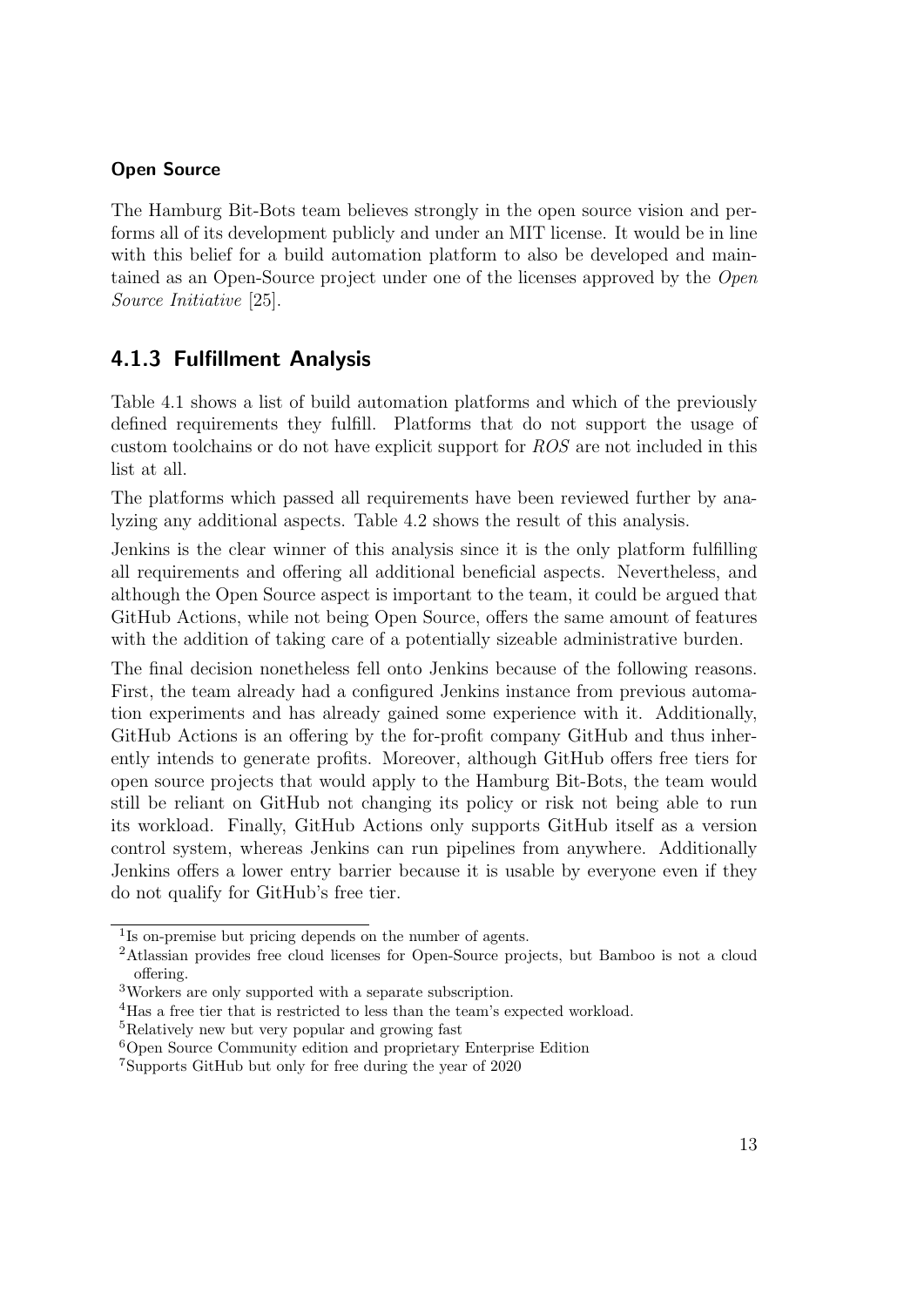| Platform                |   | Job-CaC On-Premise-Workers Low cost |                             |
|-------------------------|---|-------------------------------------|-----------------------------|
| AWS CodeBuild [4]       | Х |                                     | Х                           |
| Azure Pipelines [5]     |   |                                     | $\mathbf{\divideontimes}^4$ |
| agola [3]               |   |                                     |                             |
| Bamboo [6]              |   | $\mathbf{\divideontimes}^1$         | $\boldsymbol{\mathsf{x}}^2$ |
| Buddy [7]               |   | $*^3$                               |                             |
| Buildbot [8]            |   |                                     |                             |
| Circle CI $[15]$        |   | $*^3$                               |                             |
| Concourse $[13]$        |   | $\checkmark$                        |                             |
| Codeship $[11]$         | X | X                                   | Х                           |
| Drone $[16]$            |   |                                     |                             |
| GitHub Actions [19]     |   |                                     |                             |
| GitLab CI $[20]$        |   |                                     |                             |
| $GoCD$ [28]             |   |                                     |                             |
| Google Cloud Build [10] |   | Х                                   | $\mathbf{\divideontimes}^4$ |
| Jenkins $[24]$          |   |                                     |                             |
| Semaphore [14]          |   | Х                                   |                             |
| TeamCity [33]           |   |                                     |                             |
| TravisCI [35]           |   | Х                                   |                             |

<span id="page-16-0"></span>Table 4.1: The list of evaluated build automation platforms and whether they fulfill the given requirements. Platforms that fulfill all requirements are marked green.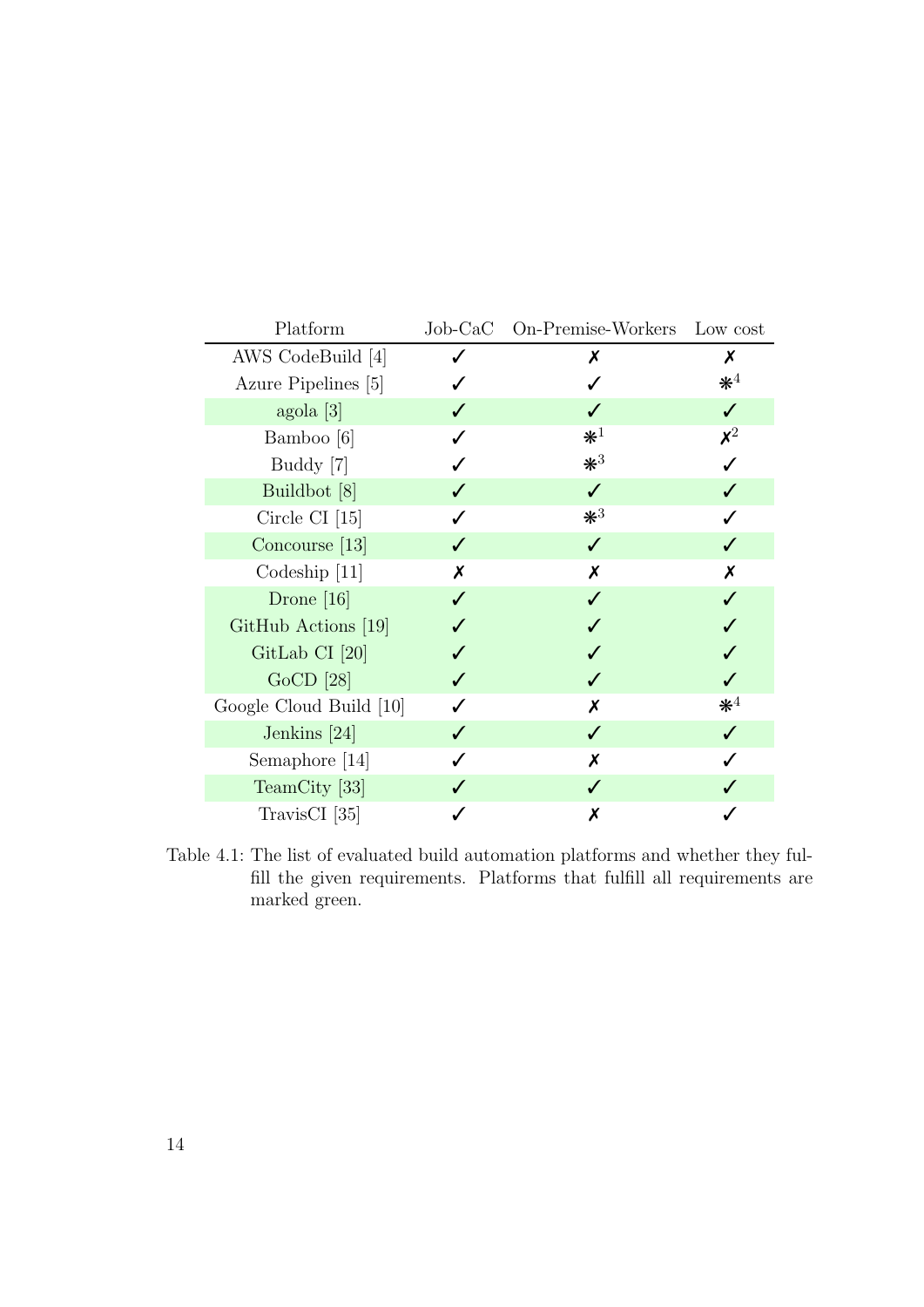| Platform        | Job abstraction Platform-CaC GitHub Community Open Source |     |       |       |              |
|-----------------|-----------------------------------------------------------|-----|-------|-------|--------------|
| agola           |                                                           |     |       |       |              |
| <b>Buildbot</b> |                                                           |     |       |       |              |
| Concourse       |                                                           |     |       |       |              |
| Drone           |                                                           |     |       | $*^5$ | $*^6$        |
| GitHub Actions  |                                                           | n/a |       |       |              |
| GitLab CI       |                                                           |     | $*^7$ |       | $\maltese^6$ |
| GoCD            |                                                           |     |       |       |              |
| <b>Jenkins</b>  |                                                           |     |       |       |              |
| TeamCity        |                                                           |     |       |       |              |

<span id="page-17-2"></span>Table 4.2: Platforms that passed all requirements and whether they have any additional beneficial aspects. GitHub Actions is externally hosted, which makes the Platform-CaC aspect not applicable. It is marked with  $n/a$ . Platforms that offer all aspects are marked green.

### <span id="page-17-0"></span>4.2 Testing frameworks

As explained in [section 2.2,](#page-6-0) different test frameworks exist for different programming languages and environments. Because this thesis aims to introduce a testing methodology to the team Hamburg Bit-Bots, appropriate frameworks need to be evaluated and chosen for all use cases. Generally, the kinds of tests that the team wishes to perform can be sorted into the three categories Unit testing Python code, Unit testing  $C++code$  and System testing.

One of the major requirements laid out at the beginning of this chapter was that all of these tests need to be runnable through the same interface. This interface was chosen to be *catkin tools* because it supports running different kinds of tests, is a commonly used tool in the ROS ecosystem, and is thus well supported and already known well by the team. In general *catkin\_tools* supports any test framework which can output its result in the Xunit format [\[40\]](#page-36-1). However, there are some which are more directly supported. This means that *catkin* natively defines commands for registering tests authored in these frameworks and knows how to run them. Which test frameworks these are and how they can be used for the team's use cases is described in the paragraphs below.

#### <span id="page-17-1"></span>4.2.1 Python Unit Tests

For writing unit tests in *Python, catkin* supports tests written using the *nosetest* [\[26\]](#page-35-6) package. This package is an extension of the standard libraries unittest [\[36\]](#page-35-5)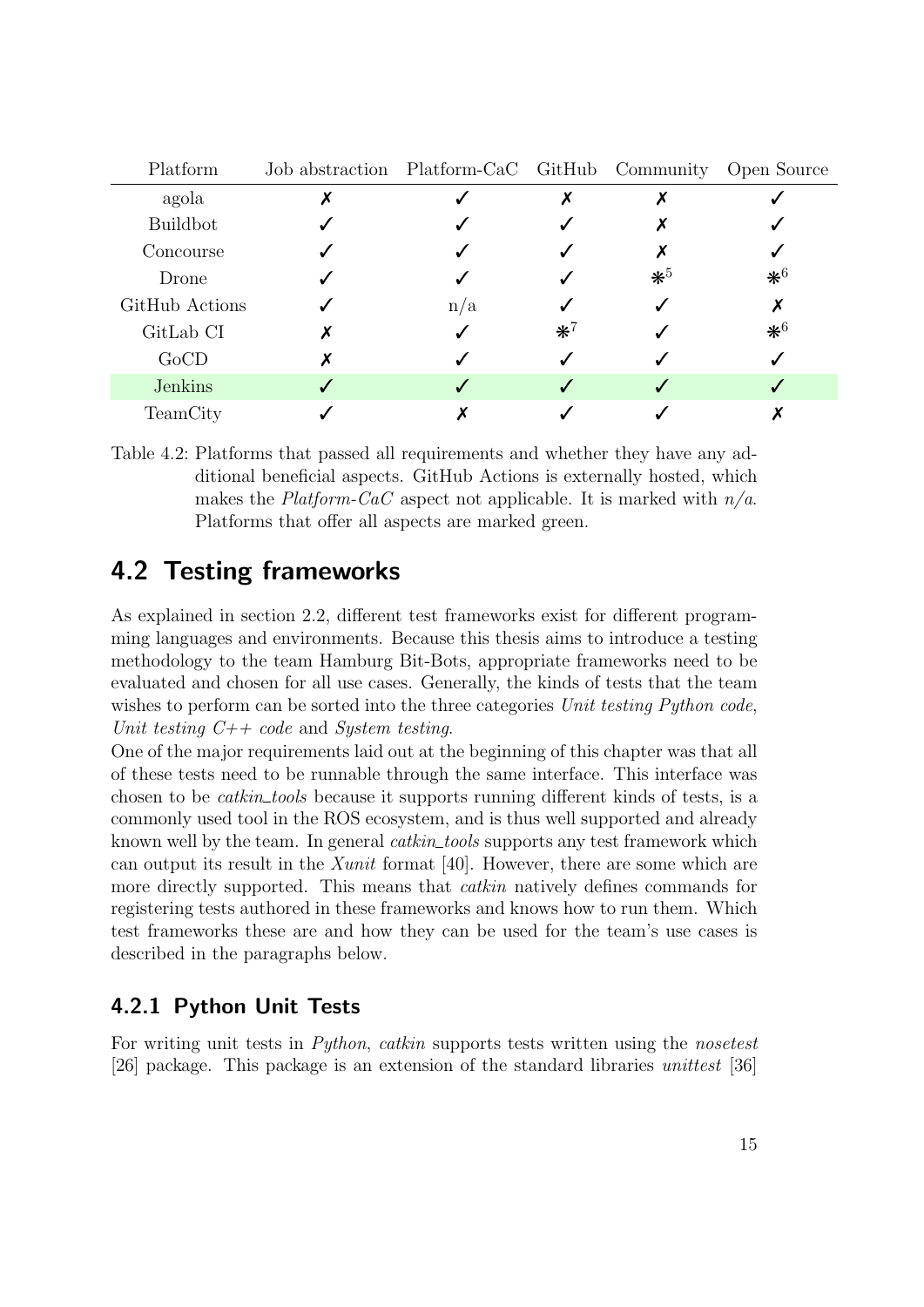that automatically discovers tests and renders results in a format chosen by the user. *Catkin* automatically calls *nosetest* with the correct arguments for its registered tests and for writing results in an Xunit formatted file.

Because it is a small package that does not interfere with the inner workings of unitest, many plugins such as *Hypothesis* [\[37\]](#page-35-1) are still usable to support specific scenarios like property testing. Additionally, nosetest is a well-established and known framework in the Python ecosystem. Unfortunately though, it is discontinued, so no new features and development are expected to happen. Nonetheless, nosetest is a solid foundation upon which to build.

#### <span id="page-18-0"></span>4.2.2 C++ Unit Tests

For writing unit tests in  $C++$  catkin, supports the *GoogleTest* [\[21\]](#page-34-16) framework. It is relatively new in the C++ ecosystem but very popular and supports many different use cases like mocking, test fixtures, parameterized tests. For these reasons, it was chosen as the framework in which the team will write its C++ unit tests.

#### <span id="page-18-1"></span>4.2.3 System Tests

Unit tests are one thing, but arguably the more significant tests are those that verify that the whole system behaves as intended. Because of that, the majority of tests are expected to be system tests, and of course, a framework for those needs to be chosen as well. For the ROS ecosystem, there already exists a package called rostest [\[31\]](#page-35-16) which allows tests to run not just on their own but instead in the context of a fully-fledged ROS system. This is implemented by rostest executing ROS launch files on an isolated roscore. On this roscore it then starts all nodes that are defined in the launch file normally. Additionally, nodes that are defined in the *launch file* using a  $\text{test/}$  tag instead of a normal  $\text{model}$  tag, are recognized to be test nodes, started and monitored accordingly, and their results are collected after they have finished executing. Once this is the case, all remaining nodes are also stopped.

Similar to *nosetest, rostest* implements functionality for registration and management of test environments but does not offer any tools or utilities when writing actual test code. As a result, many common operations necessary for asserting the system to be in a specific state must be re-implemented for every test. An example of such a common operation would be the need to assert that a particular node in the system is still running and responding to pings or that it has not logged anything on the error or critical level.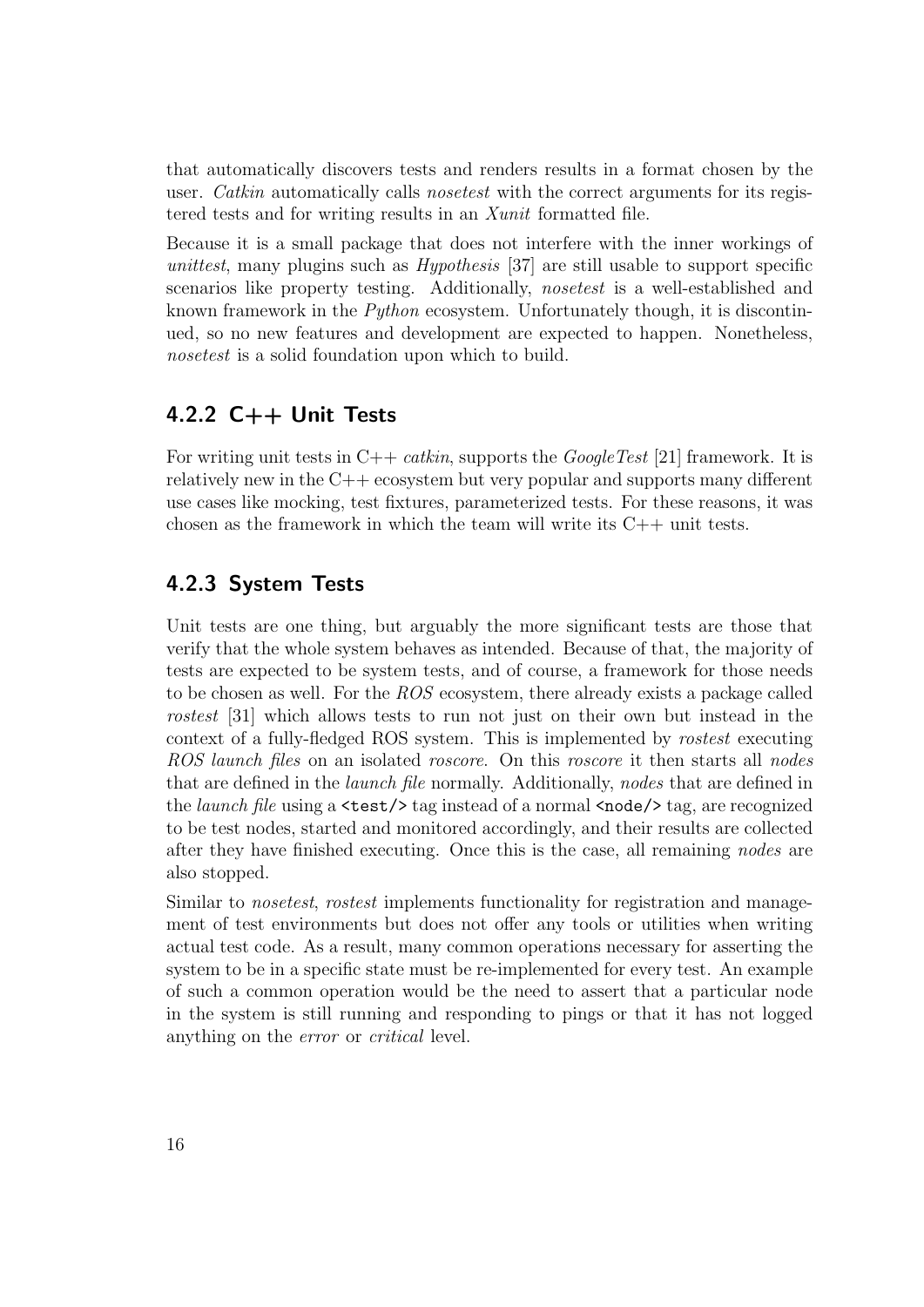# <span id="page-19-0"></span>5 Implementation

[Chapter 4](#page-12-0) discussed the tools upon which this bachelor thesis builds. It has highlighted the need for extensions of the chosen tools by showing their limitations. This chapter first describes in [section 5.1](#page-19-1) how the chosen build automation platform, Jenkins, is configured and how a library has been created to ease pipeline configuration. Afterwards, the needed framework extensions are described in [sec](#page-22-0)[tion 5.2.](#page-22-0)

## <span id="page-19-1"></span>5.1 Build Automation Platform

For deploying Jenkins on the team's server as well as running the automation jobs, a container-based workflow has been chosen. It has the benefit of being universally usable in multiple different environments without having to install system dependencies beyond a container runtime. It also eases changing the job environment because only a container image needs to be updated instead of all worker machines. For this, two container configurations have been created which can be viewed in the GitHub repository  $\texttt{bit-bots/contains}^1$  $\texttt{bit-bots/contains}^1$ :

- 1. A *bitbots\_builder* container which is dedicated to being able to compile, document and test our codebase. It exists so that not all dependencies need to be reinstalled during every job but are instead included in this base image.
- 2. A jenkins container, which includes the Jenkins software and all necessary plugins.

#### <span id="page-19-2"></span>5.1.1 Jenkins Configuration

Jenkins itself consists of only a small core application with a sophisticated plugin architecture to extend nearly every part. Following is a list of the most important plugins and the reason why they are used:

• Blue Ocean is a modern graphical user interface that makes interacting with Jenkins easier for team members who do not have much experience working with it.

<span id="page-19-3"></span><sup>1</sup><https://github.com/bit-bots/containers>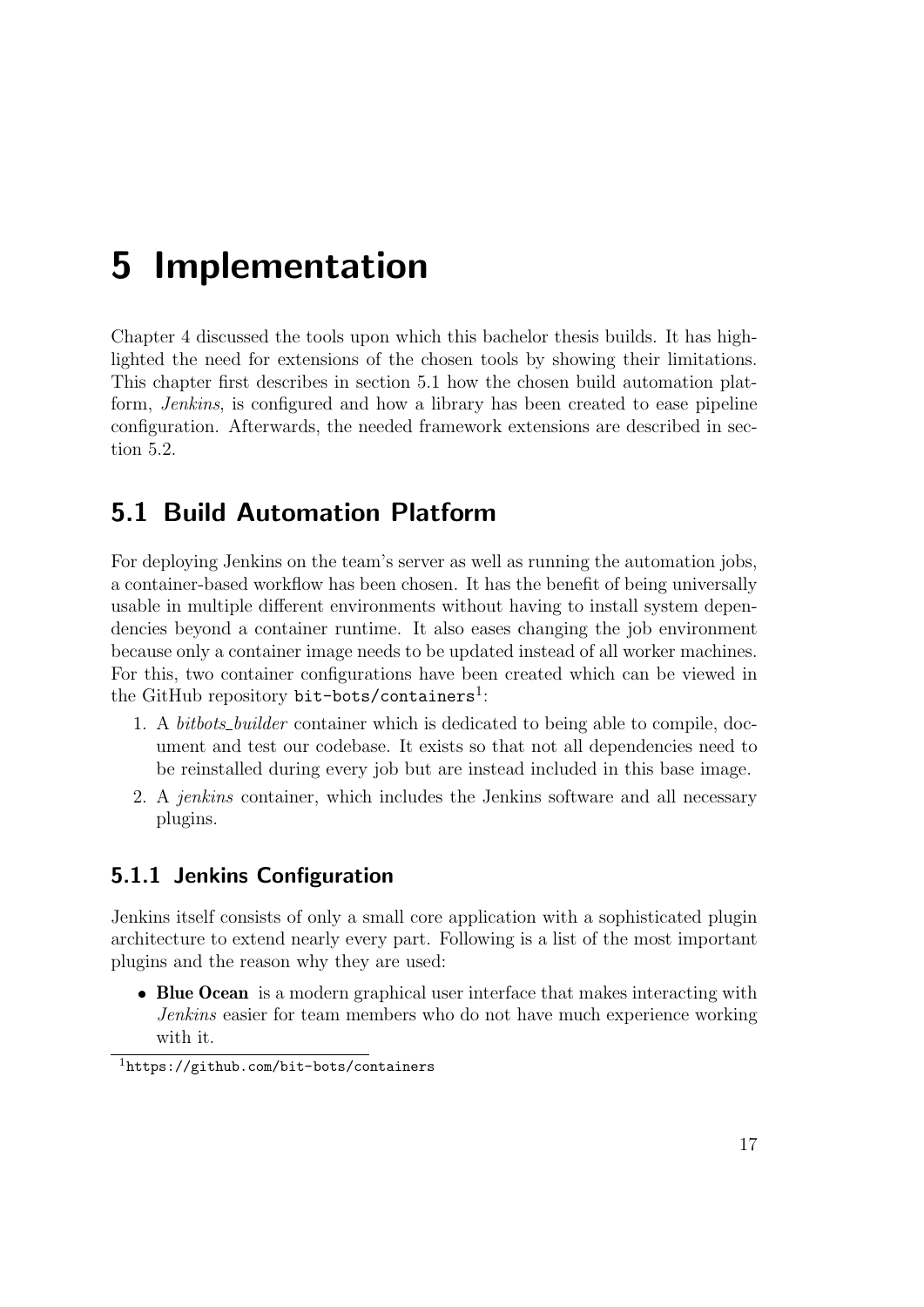- Configuration as Code is a plugin that persists Jenkins platform configuration into a file so that setting up the Jenkins server is reproducible.
- Git is a plugin for retrieving the team's source code.
- GitHub is an integration into GitHub, which allows setting pull request checks and automatic discovery of repositories. During the repository discovery process, webhooks are automatically set up so that jobs are triggered immediately when a new commit is pushed, or a merge request is created.
- Kubernetes is a build cloud implementation that simplifies scheduling of builds onto workers supports the desired container-based workflow.
- **Pipeline** is the plugin that implements pipeline configuration as code.

As mentioned above, Jenkins itself is running in a container, and jobs are too. Consequently, one of the additional jobs which Jenkins performs besides automation of our software tests is to rebuild its own and the *bitbots\_builder* container images periodically and when their specifications are changed. This process enables automatic update installation transparently and efficiently. The configuration for this can be viewed in the GitHub repository *bit-bots/containers*<sup>1</sup> in the file *Jenkinsfile*<sup>[2](#page-20-1)</sup>.

For jobs, Jenkins is configured to periodically scan the team's GitHub organization for all repositories containing a file called *Jenkinsfile*. This file acts as the pipeline configuration file for the repository it is located in.

#### <span id="page-20-0"></span>5.1.2 Pipeline Abstraction

As mentioned before, Jenkins offers the ability to abstract pipeline configuration with so-called shared pipeline libraries [\[18\]](#page-34-17). As part of this thesis, one such library has been developed, which can be viewed in the GitHub repository bit- $bots/bitbits\_jenkins\_library<sup>3</sup>$  $bots/bitbits\_jenkins\_library<sup>3</sup>$  $bots/bitbits\_jenkins\_library<sup>3</sup>$ .

Its use can be seen in [fig. 5.1](#page-22-2) which is now used to explain the main concepts of the library:

- Line 1 Import *bitbots\_jenkins\_library* into this pipeline so that its commands can be used.
- Line 3 Call defineProperties() to set properties of this pipeline, e.g, whether multiple pipelines for the current repository may run concurrently.
- Line 5 Create a new pipeline variable which is an instance of BitbotsPipeline. BitbotsPipeline is the primary content of the library and contains most of the logic. The given constructor arguments are necessary for it to call *Jenkins*

<span id="page-20-1"></span> $2$ <https://github.com/bit-bots/containers/blob/main/Jenkinsfile>

<span id="page-20-2"></span><sup>3</sup>[https://github.com/bit-bots/bitbots\\_jenkins\\_library](https://github.com/bit-bots/bitbots_jenkins_library)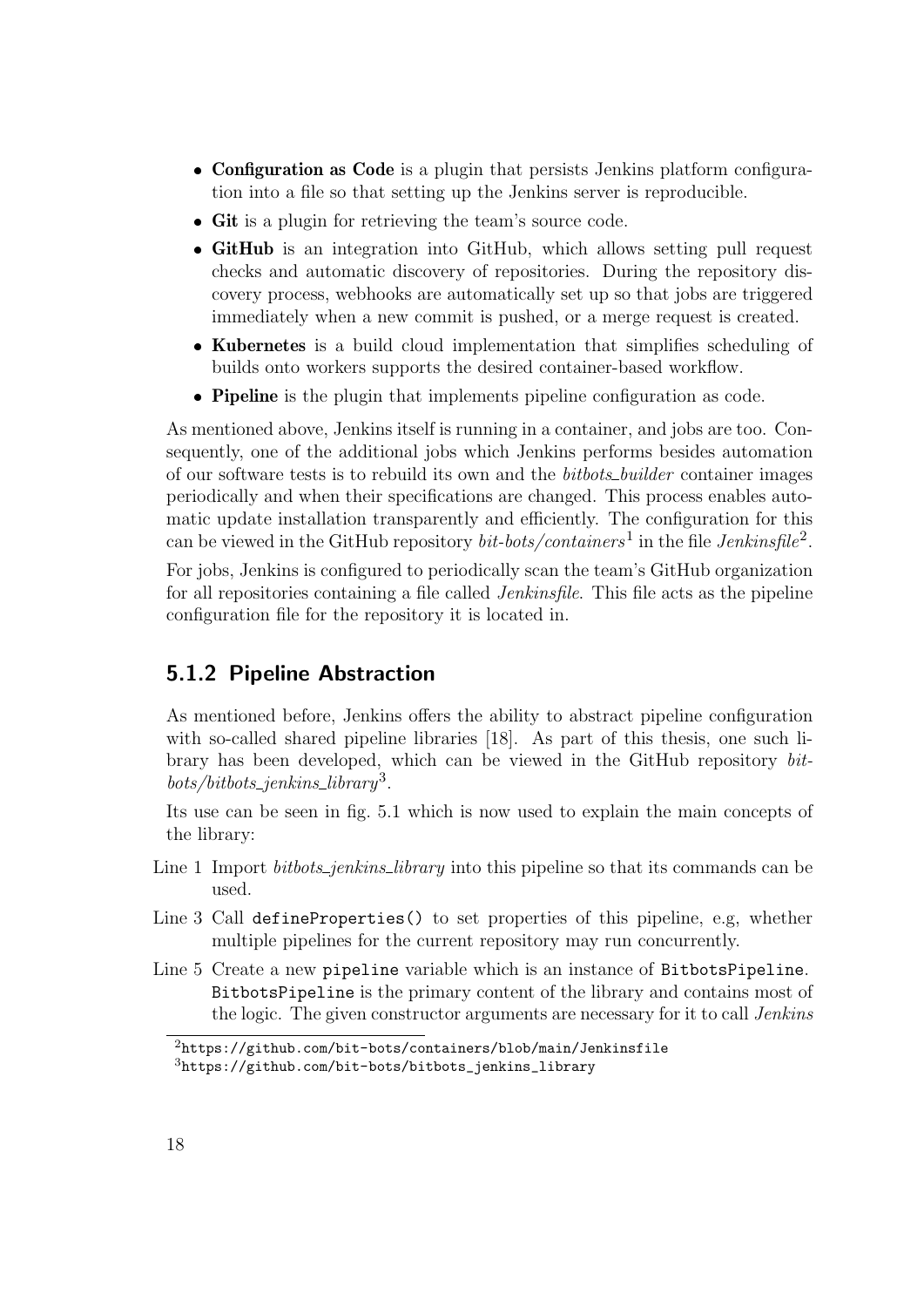functions. The constructor also accepts further configuration that affects all packages configured later in the pipeline. For example, documentation publishing can be generally enabled or disabled for change request builds here.

- Line 6 Call configurePipelineForPackage() on the pipeline variable which instructs the pipeline to run for a ROS package that is located in the current repository and further defined as the functions arguments over the next lines.
- Line 7 Create a new PackagePipelineSettings instance, which is a data structure that holds information about what the pipeline should do for a specific package. For example, building the package's documentation can be enabled or disabled via this data structure. By default, all pipeline actions are enabled if not explicitly disabled.
- Line 8 Create a new PackageDefinition instance, which is part of PackagePipelineSettings and defines where the package is located in the repository and what its name is. The invocation shown here defines a package named example package that is located in a folder with the same name.
- Line 11 Execute the pipeline. At this point, worker resources will get allocated, containers will be set up, and all the configured actions will be run.

For comparison, an equivalent non-abstracted pipeline, which includes all the necessary logic that is currently defined in *bitbots\_jenkins\_library* would take up nearly 180 lines of code, with 50 of them repeating for each package in the repository. In contrast, the abstracted pipeline takes ten lines of code with five of them (six to ten in [fig. 5.1\)](#page-22-2) repeating for each package in the repository.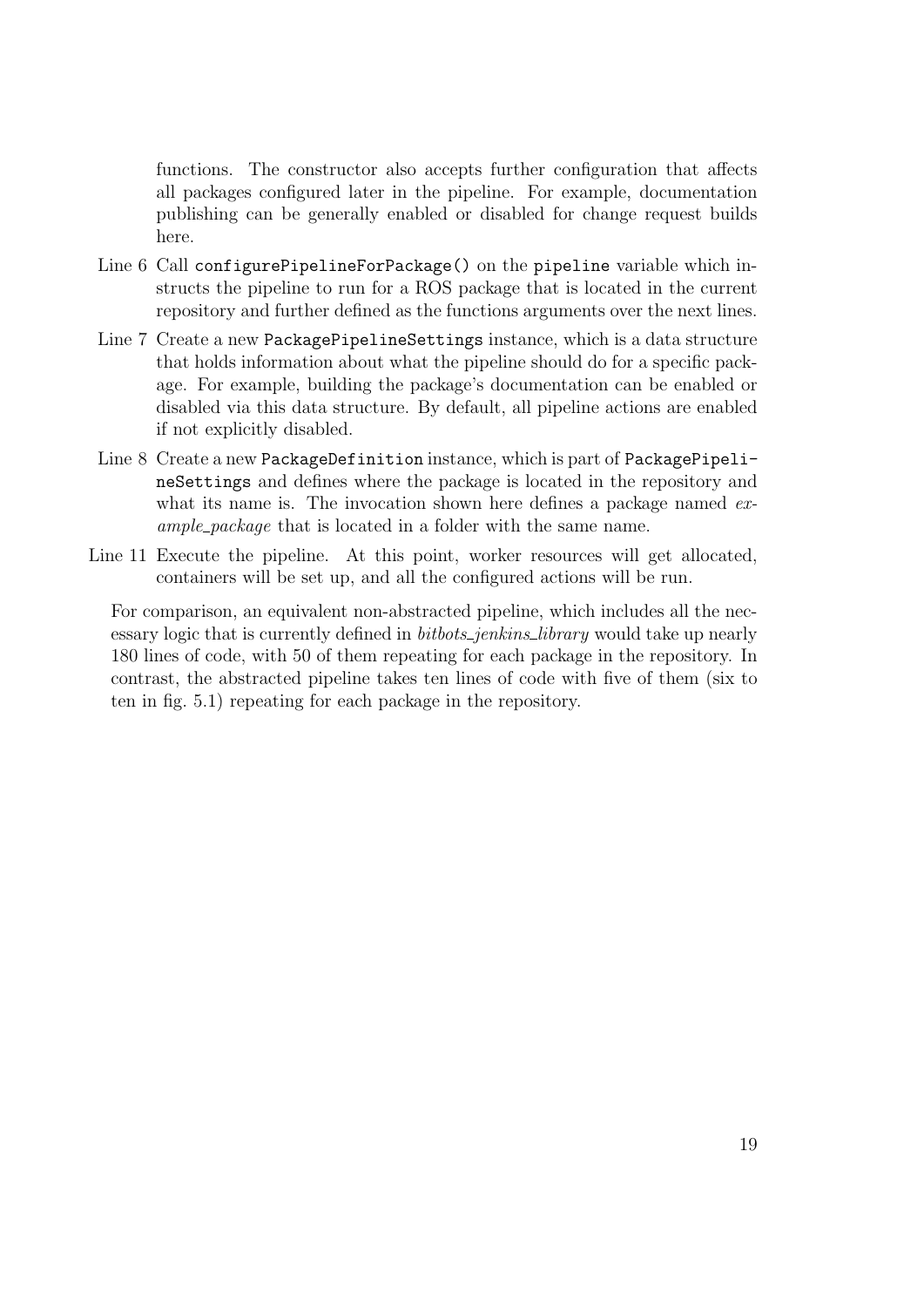```
1 @Library("bitbots_jenkins_library") import de.bitbots.jenkins.*;
2
3 defineProperties()
4
5 def pipeline = new BitbotsPipeline(this, env, currentBuild, scm)
6 pipeline.configurePipelineForPackage(
7 new PackagePipelineSettings(
8 new PackageDefinition("example_package")
9 )
_{10} )
11 pipeline.execute()
```
<span id="page-22-2"></span>Figure 5.1: An example *Jenkins* job configuration that uses *bitbots\_jenkins\_library* to configure that a package named *example\_package* is located in the current repository and all standard actions should be done for it.

### <span id="page-22-0"></span>5.2 Testing Framework bitbots\_test

[Section 4.2](#page-17-0) described which frameworks were chosen for the different kinds of expected tests. It also highlights how some of the chosen frameworks are a good starting point and solve the problem of interacting with ROS but lack utilities and features when actually writing tests. Because of that, a new package called bitbots\_test has been created during this thesis which addresses the shortcomings mentioned above and offers a unified and pleasant developer experience. Its source code is available in the GitHub repository  $bit-bots/bitbots\_tools<sup>4</sup>$  $bit-bots/bitbots\_tools<sup>4</sup>$  $bit-bots/bitbots\_tools<sup>4</sup>$  in the directory bitbots\_test<sup>[5](#page-22-4)</sup>. It is important to note that *bitbots\_test* does not aim to replace any of the chosen tools but instead extends them so that tests can be written in a more reusable and developer-friendly manner.

The features of *bitbots\_test* are described in the following sections.

#### <span id="page-22-1"></span>5.2.1 Test Auto Discovery

When directly using *rostest* and *GoogleTest*, a test author needs to separately register all the tests they have written in a package's build script, whereas nosetest already supports test discovery when given a directory in which multiple tests can be defined. The behavior of *nosetest* has been taken as an inspiration to implement

<span id="page-22-3"></span><sup>4</sup>[https://github.com/bit-bots/bitbots\\_tools](https://github.com/bit-bots/bitbots_tools)

<span id="page-22-4"></span><sup>5</sup>[https://github.com/bit-bots/bitbots\\_tools/tree/master/bitbots\\_test](https://github.com/bit-bots/bitbots_tools/tree/master/bitbots_test)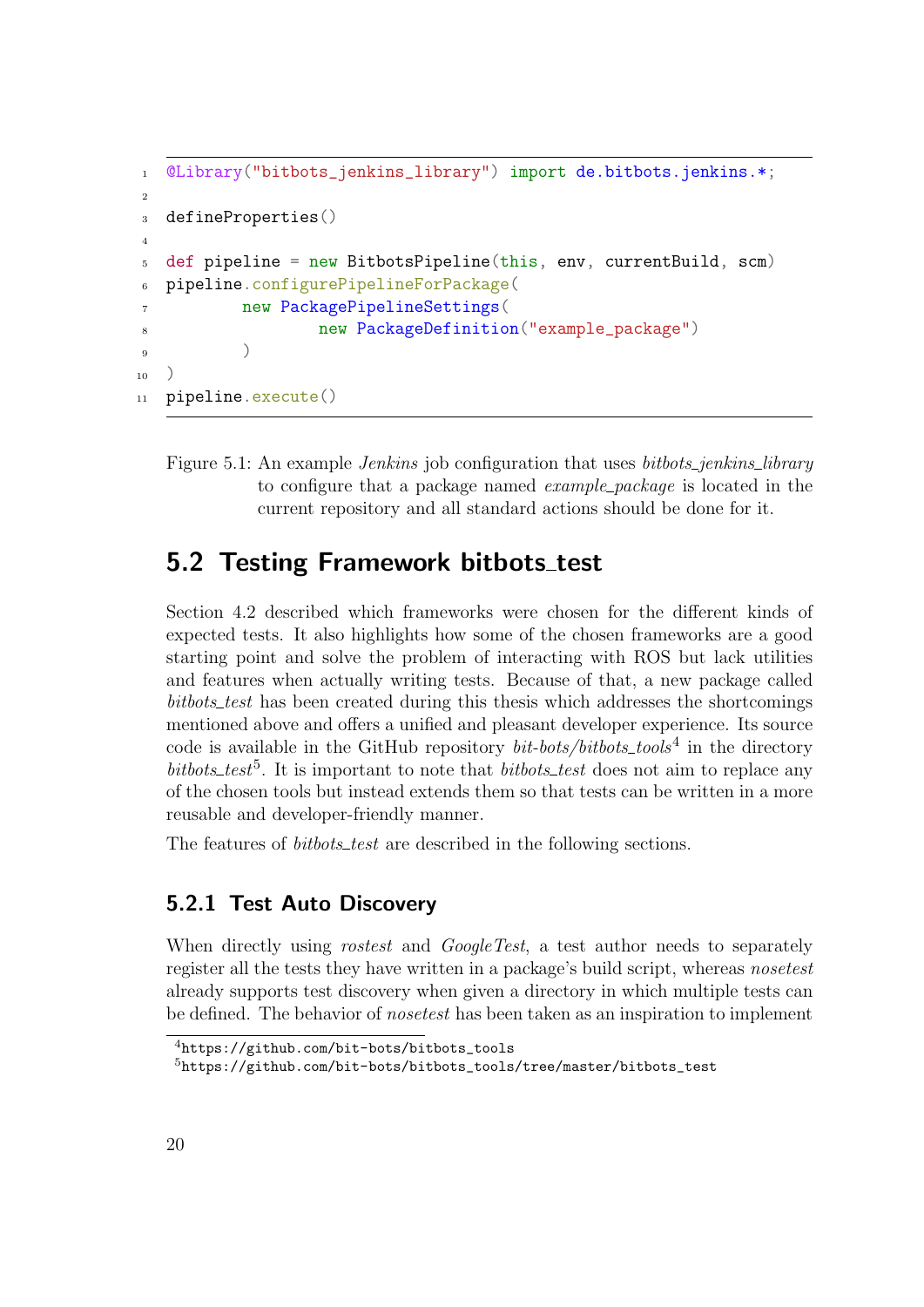a similar behavior for the other test types in *bitbots\_test*. The result is that a test author only needs to enable testing of their package in a general manner using the cmake function enable\_bitbots\_tests()<sup>[6](#page-23-1)</sup> provided by *bitbots\_test*.

This cmake function accepts the directories in which tests are searched as arguments but also defines sensible defaults for them. It then automatically registers python unit tests using nosetests builtin discovery mechanism. Additionally, it searches the given directories for C++ unit tests and system tests and registers them with the corresponding test framework. For  $C++$  unit tests, it is often necessary to compile the tests together with the package's  $C++$  source code. This is supported by enable\_bitbots\_tests() by using a cmake function argument.

Enabling tests for a package is then as simple as calling enable\_bitbots\_tests() in the package's cmake build script which is shown in [fig. 5.2.](#page-23-2)

```
if (CATKIN_ENABLE_TESTING)
    find_package(catkin REQUIRED COMPONENTS bitbots_test)
    enable_bitbots_tests()
endif()
```
<span id="page-23-2"></span>Figure 5.2: An example cmake build script that uses enable\_bitbots\_test() to set up testing for the current package.

#### <span id="page-23-0"></span>5.2.2 General Test Authoring Utilities

While test auto-discovery is a nice feature, it is still not a useful addition for authoring tests. For that problem *bitbots\_test* also offers some utilities and functions which were found to be commonly required but missing in the existing frameworks.

Notably, the most important addition is the ability to restrict test execution via dynamically evaluated conditions. This is a necessary feature for the team because it allows different kinds of tests to be run in different scenarios. For example, a test that verifies that a hardware interface is working correctly should only be executed when the hardware is connected.

Another important feature is the introduction of tags for test cases. This enables test cases to have one more tags associated with them. A user can then specify which subset of tests they want to execute by specifying a list of requested test tags or a list of forbidden test tags. The former restricts test execution to tests

<span id="page-23-1"></span> $^6$ [https://github.com/bit-bots/bitbots\\_tools/blob/master/bitbots\\_test/cmake/](https://github.com/bit-bots/bitbots_tools/blob/master/bitbots_test/cmake/enable_bitbots_tests.cmake.in) [enable\\_bitbots\\_tests.cmake.in](https://github.com/bit-bots/bitbots_tools/blob/master/bitbots_test/cmake/enable_bitbots_tests.cmake.in)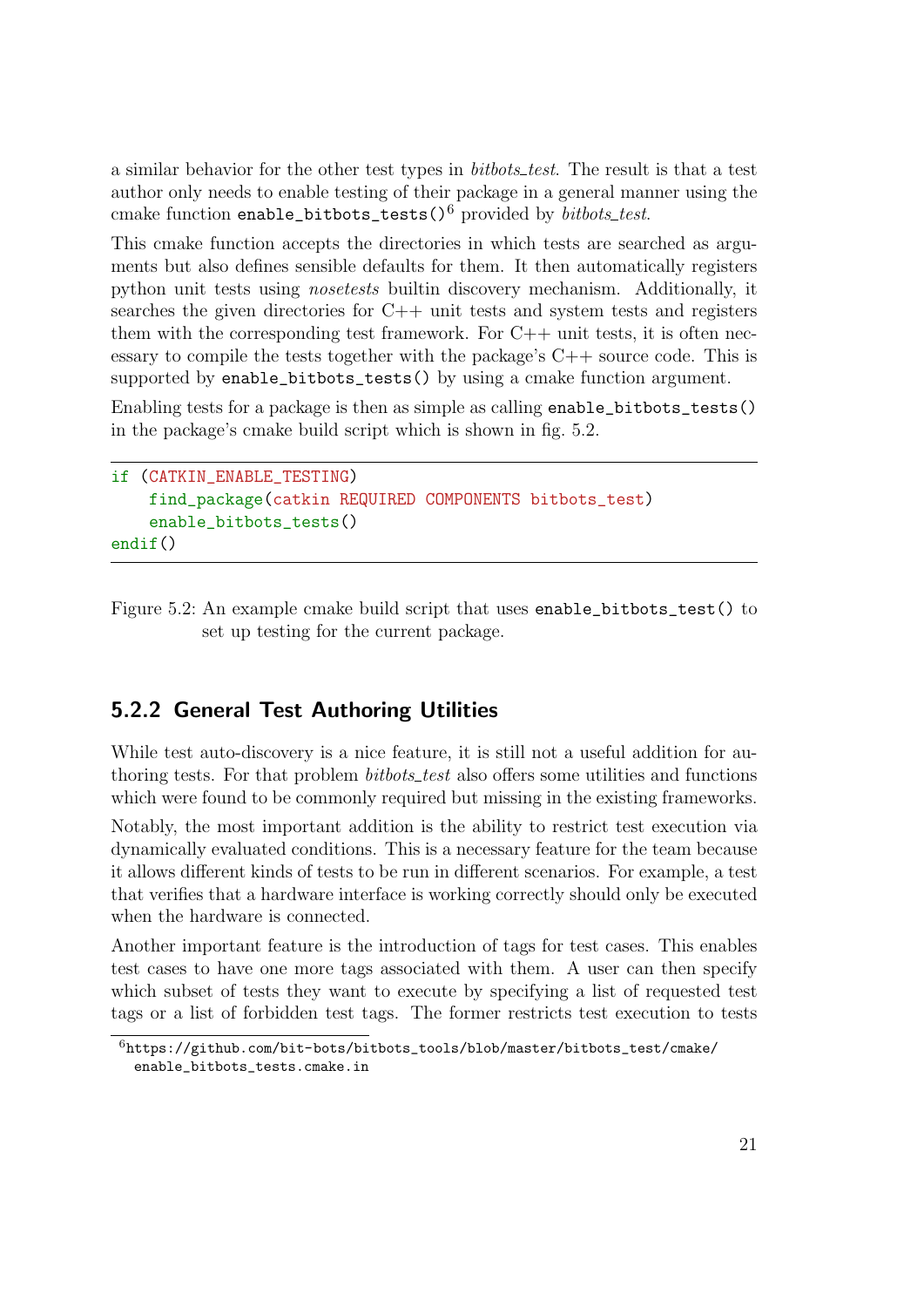which have one of the tags associated with them whereas the latter forbids their execution.

Another important addition is support for writing tests that do not immediately have a result available that can be validated. This is important when computation happens in a multi-threaded environment but also when writing system tests.

#### <span id="page-24-0"></span>5.2.3 Rostest Utilities

Arguably the most essential parts of *bitbots\_test* are its additional assertions and utilities for writing system tests using rostest. These include the following:

- Assertions for verifying the log. These can be used in different contexts for example that a certain node does not log anything on the log levels *Warning*, Error or Fatal or that a message matching a RegEx pattern is logged.
- Assertions for verifying another node's state. For example, it is possible to assert that it is running and responding to pings.
- Assertions that verify published messages on specific topics. An example usage would be asserting that a specific message is published in response to one sent by the test.

Some of these assertions need to be set up and torn down during the test life-cycle. To make the management of this more manageable, an additional TestCase subclass, RosNodeTestCase, has been created, which manages the setup and teardown of these assertions as well as the test's ROS node automatically.

#### <span id="page-24-1"></span>5.2.4 Team-Specific Utilities

In addition to general rostest utilities, some team-specific ones were also implemented. They were added to ease interacting with the team's simulator setup and include assertions and utilities to set up the robot in the simulator and verify the state of the simulation. For example, using the implemented utilities, it is possible to spawn a robot in a specific position in the simulator and then later verify that it has moved a significant distance without falling down after sending a command to move forward.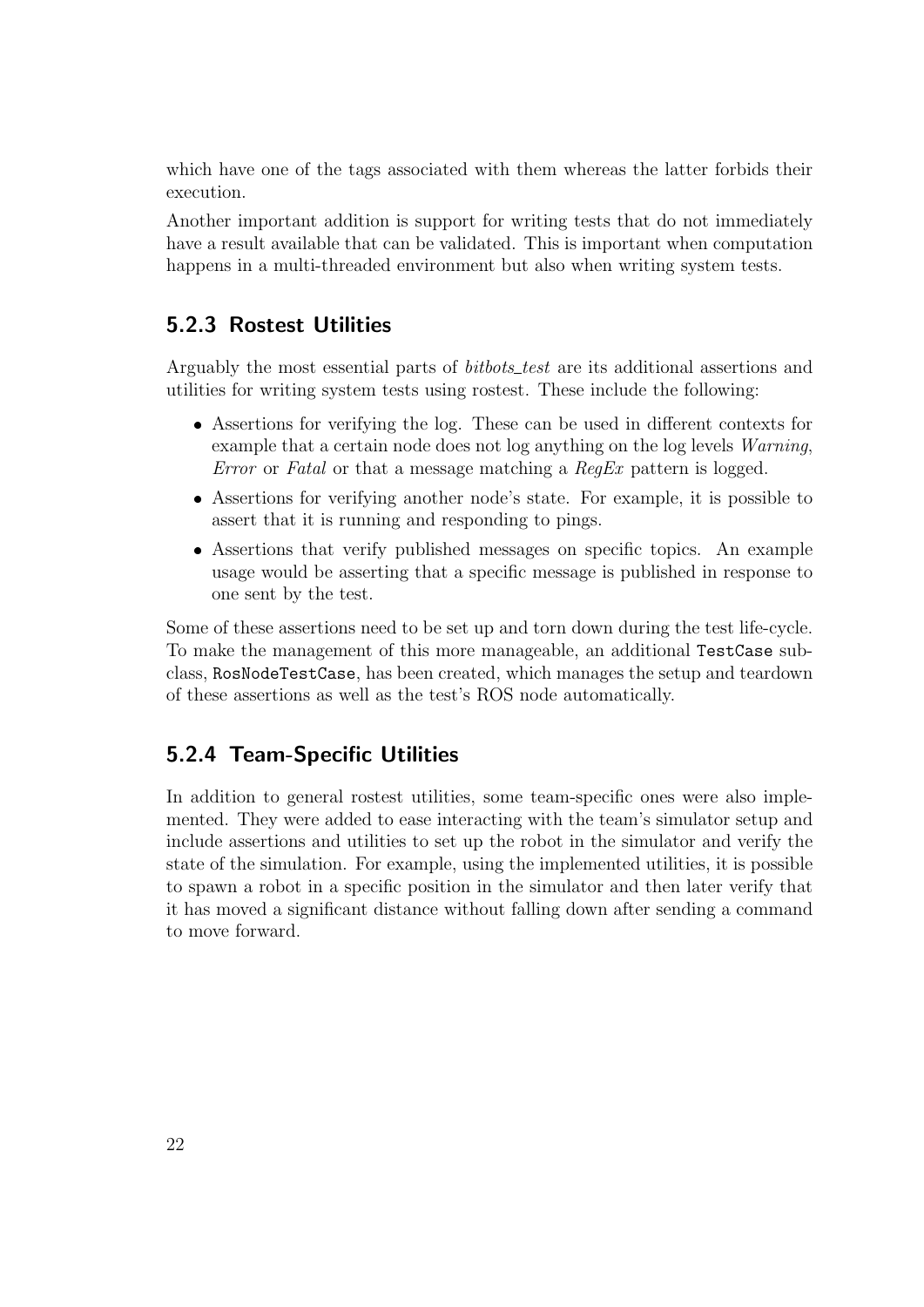# <span id="page-25-0"></span>6 Evaluation

In [chapter 5,](#page-19-0) a build automation system was set up to automatically build and test merge requests created on the team's GitHub repositories. Additionally, a testing framework was developed to ease the creation of new tests. Of course, these solutions need to be evaluated in order to determine their usefulness to the team. This evaluation is done in two steps. First, a qualitative evaluation was performed, which is described in [section 6.1,](#page-25-1) and afterwards, a quantitative evaluation is described in [section 6.2.](#page-26-0)

In addition to these two evaluations, *bitbots\_test* has been used during the development of *bitbots\_test* to author tests asserting its own correct behavior.

### <span id="page-25-1"></span>6.1 Qualitative Evaluation

The qualitative evaluation aimed at collecting as much feedback from the team about the developed solution. First, an explanation about the method with which this feedback was collected is given, with the results described afterwards.

#### Method

For gathering as much substantial feedback as possible, a testing event was organized, that the team was asked to attend. At this event, a detailed introduction to writing tests was given by me, and extensive documentation was also provided. The team members were then asked to implement tests of their own choice and on their own accord. The event was also accompanied by a survey which the team members were asked to fill out individually. The survey consisted of three parts, of which the first two were filled out ahead of implementing tests and the third one afterwards.

The first section of the survey was designed to gauge a team member's responsibility and amount of experience with the team's software as a whole. Immediately following was the second section, which aimed to discover how the team members currently perform different testing-related tasks, how difficult they found these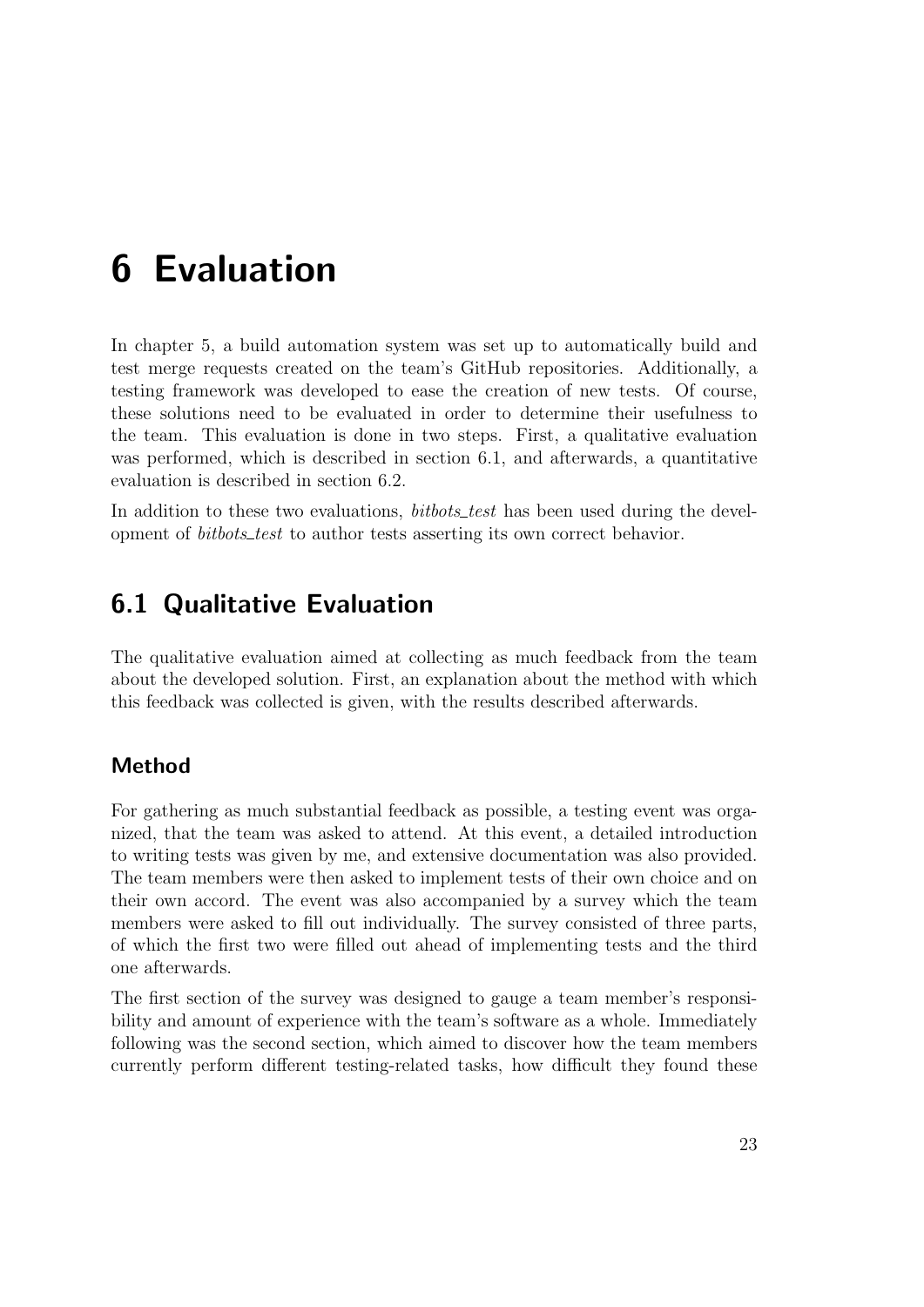tasks, and how much confidence they have in the correctness of the team's software. The third section was only filled out after a team member had taken part in the event and implemented their own tests. It asked each participant how they plan to perform the same workflows as asked in section two in the future. It also asked the participants how difficult and effortful they found working with the proposed system. Additionally, it asked each participant to make a prediction about the team's future software quality.

#### Results

Unfortunately, only a few team members attended the event and filled out the survey completely. Because of this, no statistical analysis has been performed to discover statistically significant results. However, some feedback could still be extracted from the survey.

On the positive side, all participants said they think that, in general, testing will be easier in the future and that software quality will improve. When asked how they would perform testing in the future, participants freely chose to use *bitbots\_test* as a framework in which to author their tests. On the downside, however, two shortcomings were still uncovered. The first one is that components exist in the team's software that are not completely deterministic and are thus difficult to test in a reproducible way. Another important issue is that due to many components (e.g. *catkin, rostest* and *bitbots\_test*) interacting with each other it is often difficult to debug not the system under tests but the tests themselves.

These two downsides are especially detrimental when considering that a good developer experience is important when authoring tests.

## <span id="page-26-0"></span>6.2 Quantitative Evaluation

For the quantitative evaluation, the tests created during the testing events, as well as additional tests authored later, were used to analyze past commits of the team's software. The goal is to illustrate how many errors found by a human could have also been found using automated testing.

#### Method

This evaluation was done by performing the following steps:

1. For each package that has at least one automated test written using bit $bots\_test$ :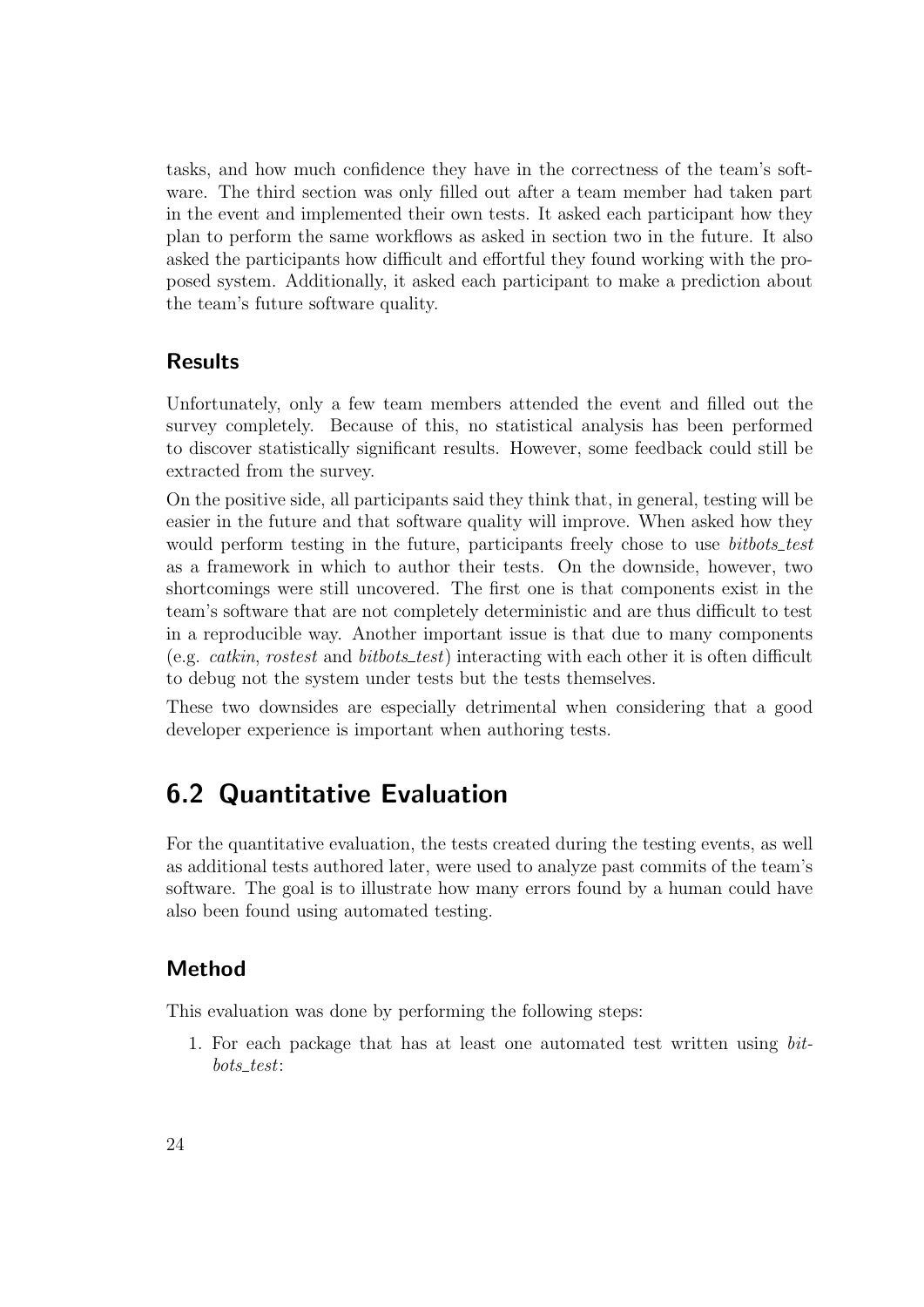- a) For each of the commits in the packages git history that include the word "fix":
	- i. Checkout the found commits parent commit so that the fix is not yet applied.
	- ii. Run all tests but in their newest version.
	- iii. Checkout the found commit so that the fix is applied.
	- iv. Run all tests again in their newest version.
	- v. Categorize the fixing commit using the following rules:
		- If a test fails without the fix applied and passes with the fix applied mark as fail2pass.
		- If a test passes without the fix applied and fails with the fix applied mark as pass2fail.
		- If all tests pass regardless of whether the fix is applied mark as not\_covered.
		- If a test fails without the fix applied but still fails with the fix applied investigate further to differentiate between tests that are not applicable to the checked out software state (mark as unrelated\_error) and the fix not correctly fixing the problem (mark as broken\_fix).

Applying these rules results in a data set in which each package has commits associated with one or more marks. Using the described strategy also includes merge commits which resulted from bug fixing merge requests because the team has an internal policy to prefix all bugfix branches with "fix/" which is then included in the merge commit message.

#### Results

In this evaluation, 384 commits from seven different packages were found to contain the word "fix" and classified according to the defined criteria. In comparison the team actively maintains 55 packages with commits dating back to 2018. This was done using a combined number of 55 tests throughout the seven packages; however, 40 of these are tests for the new *bitbots\_test* package. Of these 55 tests only *bitbots\_test* contained unit tests whereas all other packages contained just system tests. This results in the unit tests additions and utilities for  $C++$  and Python not being evaluated well outside of the tests contained in bitbots\_test. The combined number of commits for each classification mark can be seen in [fig. 6.1.](#page-28-0) Notably the *bitbots\_test* package had the highest number of tests and no broken fixes or pass2fail marks.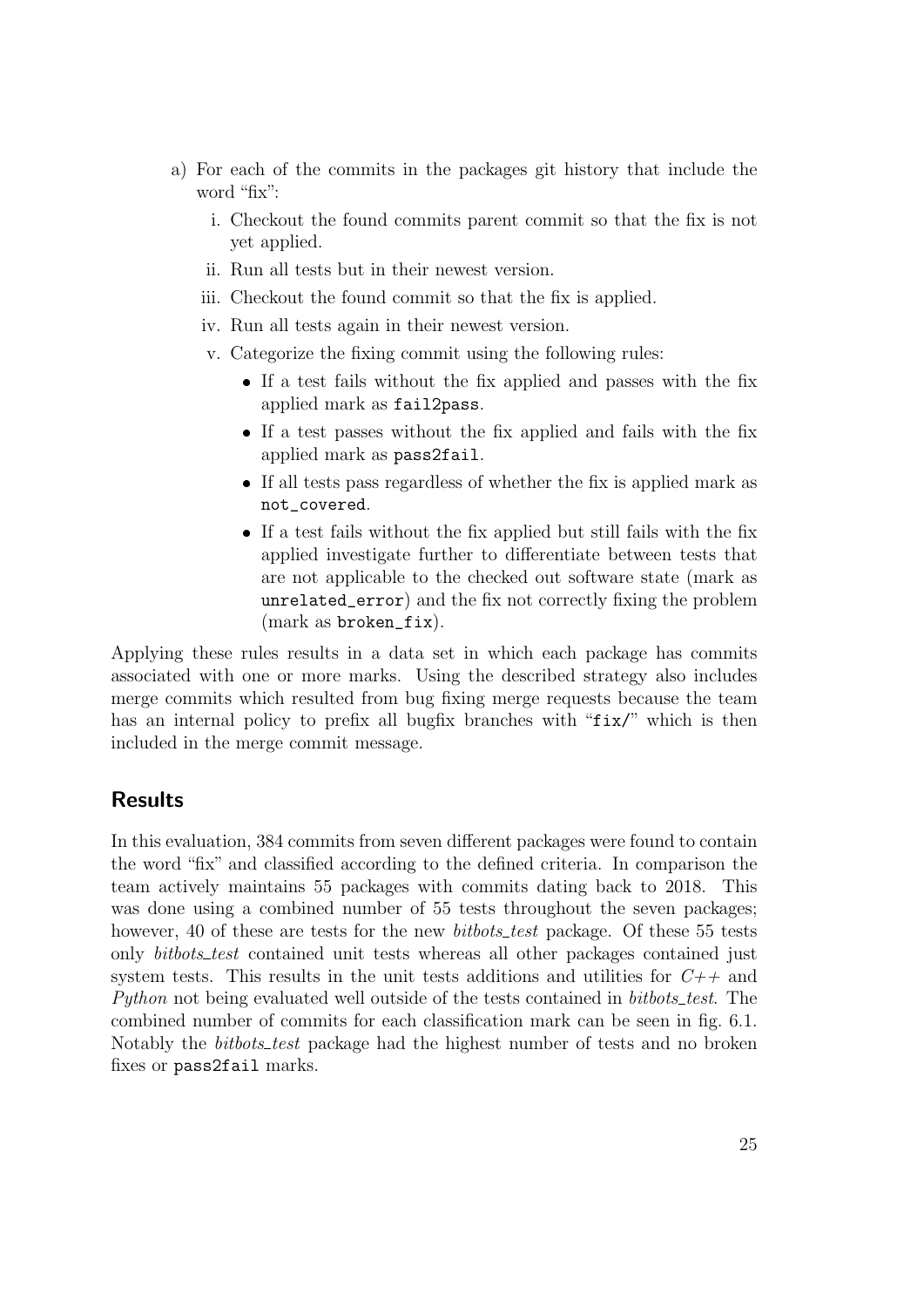

<span id="page-28-0"></span>Figure 6.1: The number of commits for each mark.

Immediately obvious is the large number of commits being marked as having an unrelated error. This was mostly due to a major change in the team's build configuration, which impacted the evaluation results because test registration happens in the same file as the build configuration, and the evaluation script was not able to merge the old and new versions of that file.

Another important result is the large number of commits classified as not\_covered. This was caused by only a relatively small number of tests existing, with most of them being very high-level system tests. For example, the team's decision-making package only has tests asserting that all ROS nodes of that package start correctly and no syntax errors appear in configuration files. Especially in the example of this decision-making package, there are various commits fixing the algorithms semantics, which of course were not covered by the simple test.

On the other hand, a combined number of 15 commits were identified in which execution of the tests would have produced valuable information like proving or disproving that a "fix" actually works. Six of these even were commits that had already been manually reviewed but still broke something.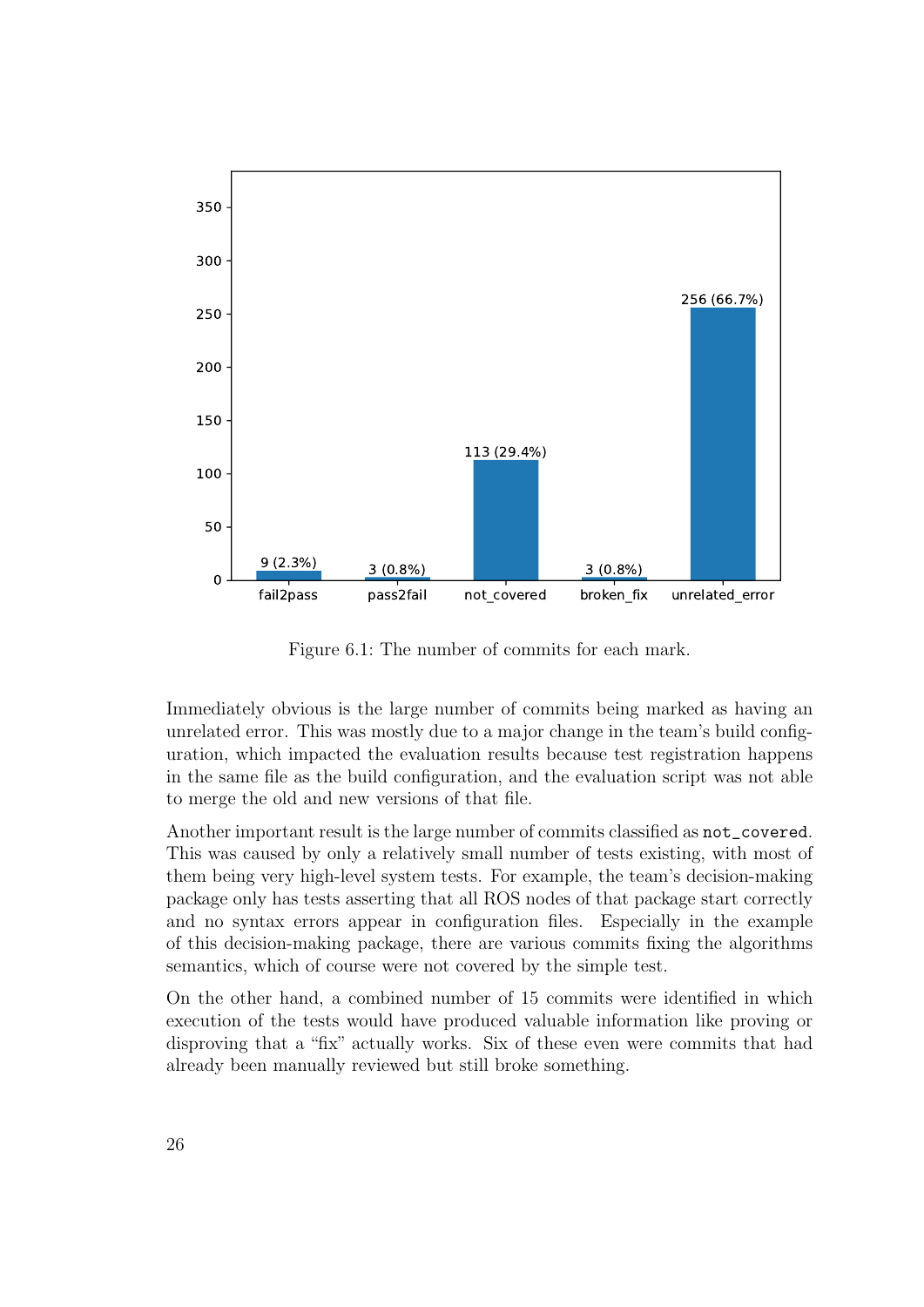#### Threats to validity

Primarily reservations concerning the construct validity of this evaluation exist. One such concern is that the team neither has an internal policy that enforces bug fixing commits to have "fix" in the commit message nor a policy that enforces that only bug fixing commits may have "fix" in the commit message. This fact may result in not all bug fixing commits being analyzed. On the other hand, commits might have been analyzed, which might not have been fixing any bugs which would count towards the not\_covered mark. Another concern is the inability of the evaluation script to execute new tests with the old source code state while maintaining the old build configuration. As explained, this results in large numbers of unrelated errors. Another restriction of the evaluation method is that old software states might require old versions of dependencies. However, in the team's package definitions, no dependency versions are explicitly specified, so the evaluation script may not have been able to provide correct versions to the system under test. This might have resulted in even more unrelated errors.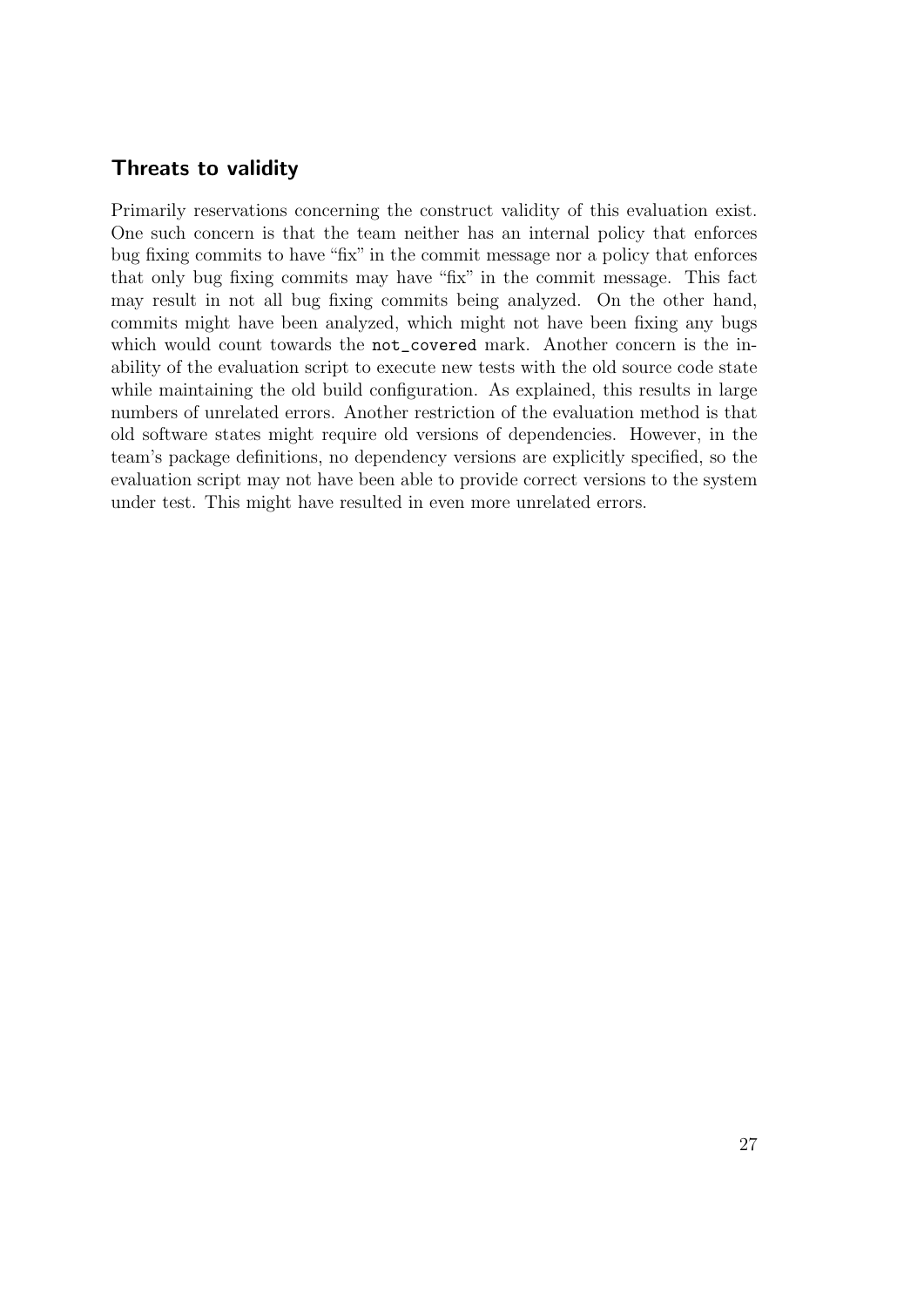# <span id="page-30-0"></span>7 Discussion

In the following chapter, the evaluation results from [chapter 6](#page-25-0) are discussed. In [section 7.1](#page-30-1) a conclusion of this thesis is given while possible future work is suggested in [section 7.2.](#page-31-0)

The results show that, in general, the team liked to use the developed solution and team members wanted to use it in the future out of their own accord. Based on this, it can be expected that more tests will be developed in the future, which thus further increases the stability and testability of the team's software. This result also highlights that the importance of good developer experience was adequately considered since the team gave positive feedback about their experiences when writing tests. Configuration and test execution also works through the *catkin* interface and, in doing so, successfully integrates into existing tools and workflows, which makes test execution and management seamless and easy. On the other hand, the participants only ever did write system tests, so nothing can be said about the developer experience when writing unit tests. This was also reflected in the relatively low number of faulty commits discovered during the quantitative analysis. Nonetheless, the system did discover a number of faulty commits which existed even though the team already uses an extensive review process. This shows how the developed test methodology is already able to provide valuable information to the team with minimal test authoring effort.

### <span id="page-30-1"></span>7.1 Conclusion

In this thesis, a testing methodology has been developed for the RoboCup team Hamburg Bit-Bots by researching and evaluating proven methods and solutions created in the software development industry and research. According to this research, a methodology was developed for the team's testing requirements. This methodology consists of the usage of the existing libraries and frameworks rostest, nosetets and GoogleTest which were generally found to be functional but also did not alone form a complete solution. Consequently, an additional package, bitbots\_test has been developed that complements and abstracts those libraries to form a consistent framework in which the team can author its tests. This package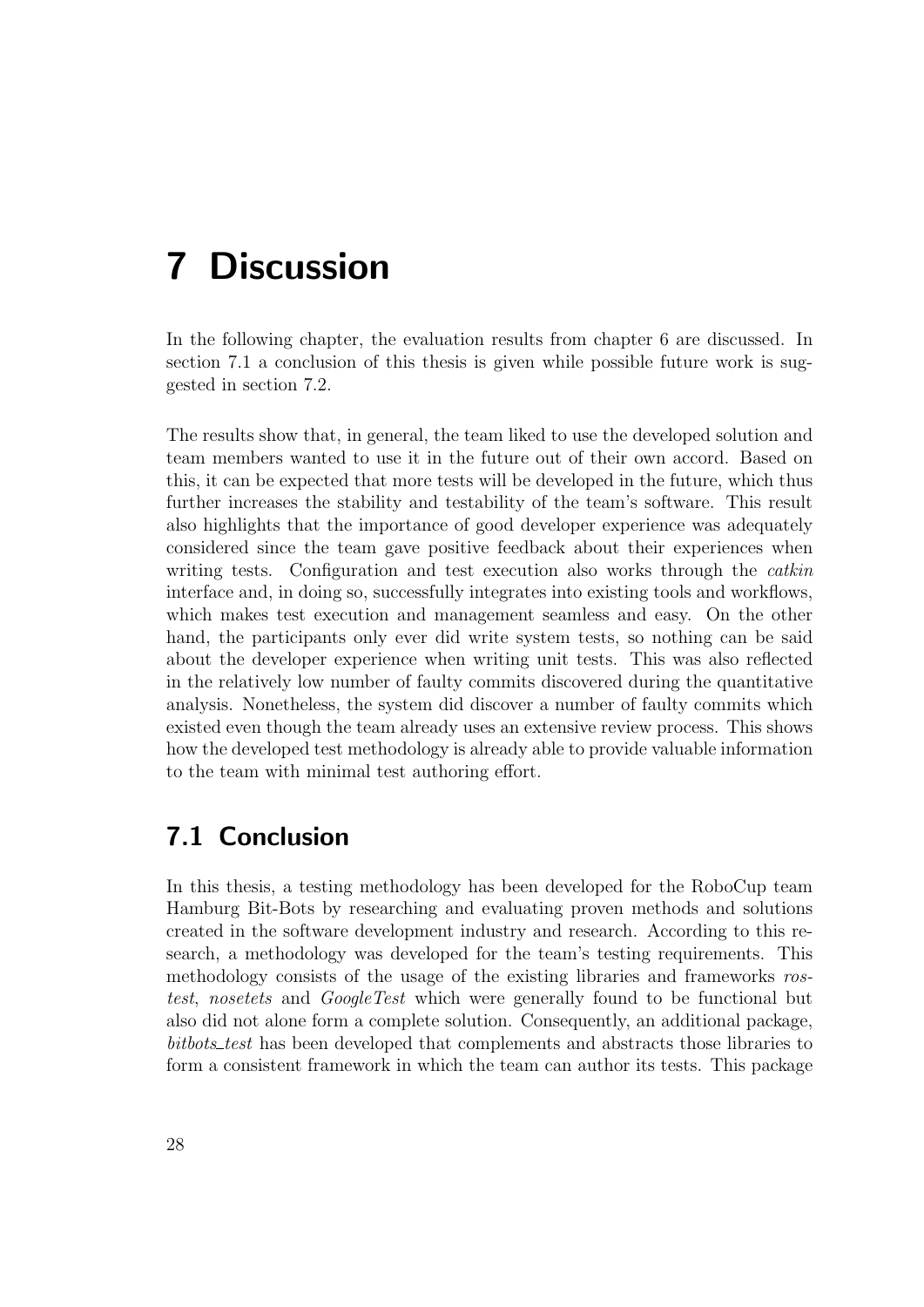has then be evaluated qualitatively and quantitatively. The results were generally found to fulfill all requirements, but some shortcomings were still observed. Additionally, the effectiveness of writing tests using *bitbots\_test* should further be evaluated over a more extended time period and with a wider variety of implemented tests.

## <span id="page-31-0"></span>7.2 Future Work

In the future, more work could be done on the topic of testing the team's robotics software. Firstly, the team wishes also to test hardware control algorithms which require the corresponding tests to only execute when said hardware is connected. This use case could not be tested during this thesis because of the COVID-19 pandemic, but it should be done at a later date.

Also, the selected Python unit testing framework, nosetest, has discontinued its development. This is not yet a problem but might become one in the future, so an alternative should be evaluated.

Furthermore, the Jenkins abstraction library, *bitbots\_jenkins\_library* is currently rather specific to the team's setup in that it assumes certain hardware configurations. This should be improved in the future so that others can reuse it more easily. Similarly parts of *bitbots\_test* should also be made more reusable by implementing non team-specific utilities and assertions directly in rostest. Since rostest is an open source project, an effort to do so will be made.

A more extensive evaluation could also be performed when more tests are written. It could be combined with monitoring the team's software development and the impact which the developed framework has on it.

Furthermore, linting is another method that aims to verify software correctness but by statically analyzing source code and then evaluating it according to a predefined static set of rules. However, it integrates into a development workflow similarly to testing. Its effectiveness could be analyzed in a similar manner in which testing was analyzed during this thesis.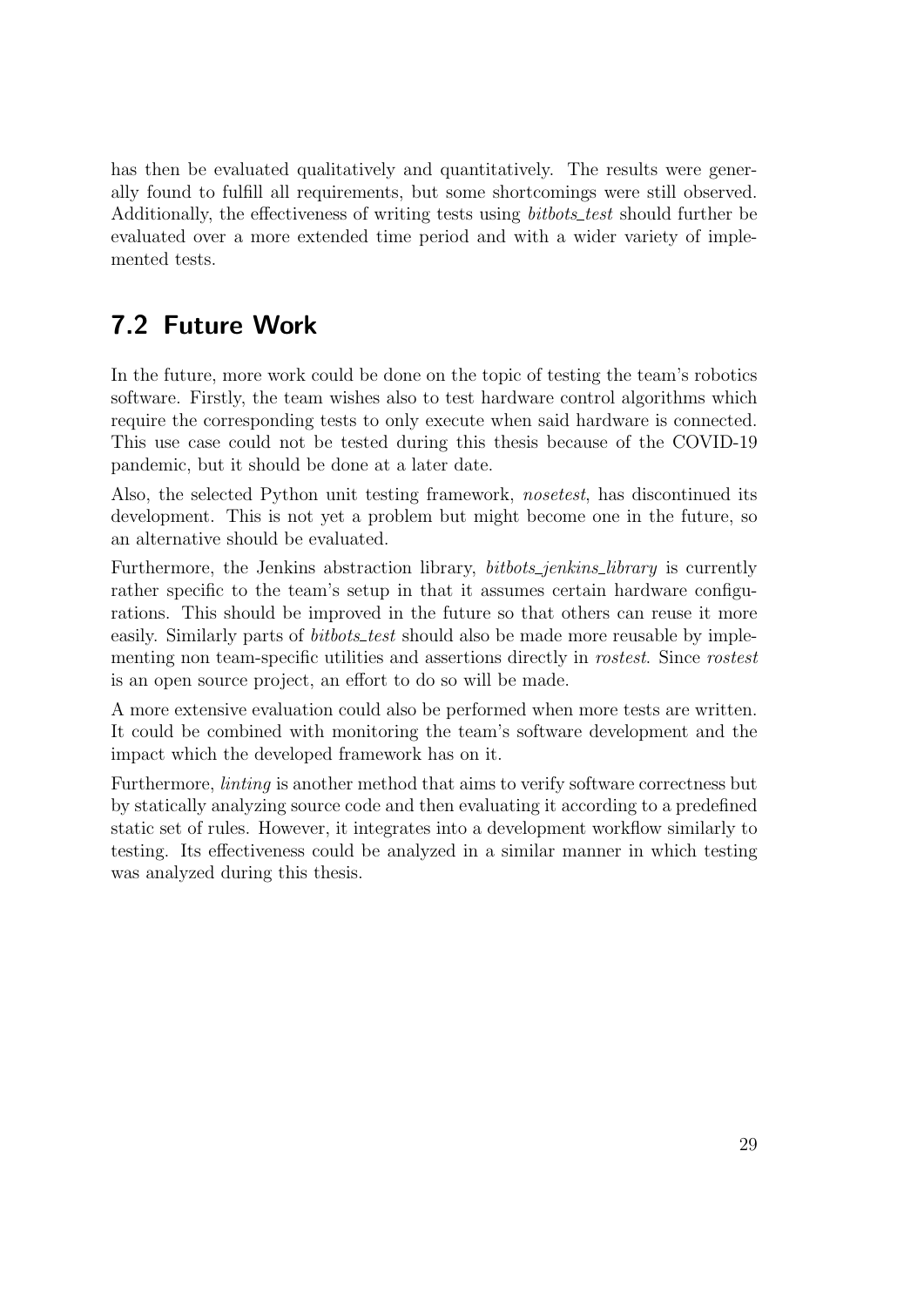# Bibliography

### Literature

<span id="page-32-9"></span><span id="page-32-8"></span><span id="page-32-7"></span><span id="page-32-6"></span><span id="page-32-5"></span><span id="page-32-4"></span><span id="page-32-3"></span><span id="page-32-2"></span><span id="page-32-1"></span><span id="page-32-0"></span>[90] IEEE Standard Glossary of Software Engineering Terminology. Sept. 28, 1990. DOI: [10.1109/ieeestd.1990.101064](https://doi.org/10.1109/ieeestd.1990.101064). [Boy00] Kenneth W. Boyer. "Test Process Improvement: A practical step-bystep guide to structured testing". In: ACM SIGSOFT Software Engi-neering Notes 25.3 (May 2000), pp. 59–60. DOI: [10.1145/505863.](https://doi.org/10.1145/505863.505883) [505883](https://doi.org/10.1145/505863.505883). [Ron01] Dana Ron."Property testing". In: COMBINATORIAL OPTIMIZATION-DORDRECHT- 9.2 (2001), pp. 597–643. [Run06] P. Runeson. "A survey of unit testing practices". In: IEEE Software 23.4 (July 2006), pp. 22-29. DOI: [10.1109/ms.2006.91](https://doi.org/10.1109/ms.2006.91). [Qui+09] Morgan Quigley et al. "ROS: an open-source Robot Operating System". In: ICRA workshop on open source software. Vol. 3. 3.2. Kobe, Japan. 2009, p. 5. [Kha10] Mohd Ehmer Khan. "Different forms of software testing techniques for finding errors". In: International Journal of Computer Science Issues (IJCSI) 7.3 (2010), p. 24. [CH11] Koen Claessen and John Hughes. "QuickCheck: a lightweight tool for random testing of Haskell programs". In: Acm sigplan notices 46.4  $(2011)$ , pp. 53–64. doi: [10.1145/1988042.1988046](https://doi.org/10.1145/1988042.1988046). [SBC12] Abhijit A Sawant, Pranit H Bari, and PM Chawan. "Software testing techniques and strategies". In: International Journal of Engineering Research and Applications (IJERA) 2.3 (2012), pp. 980–986. [DF14] Ermira Daka and Gordon Fraser. "A Survey on Unit Testing Practices and Problems". In: (Nov. 2014). DOI: [10.1109/issre.2014.11](https://doi.org/10.1109/issre.2014.11). [Pai+15] Ali Paikan et al. "A Generic Testing Framework for Test Driven Development of Robotic Systems". In: Modelling and Simulation for Autonomous Systems. Springer International Publishing, 2015, pp. 216– 225. doi: [10.1007/978-3-319-22383-4\\_17](https://doi.org/10.1007/978-3-319-22383-4_17).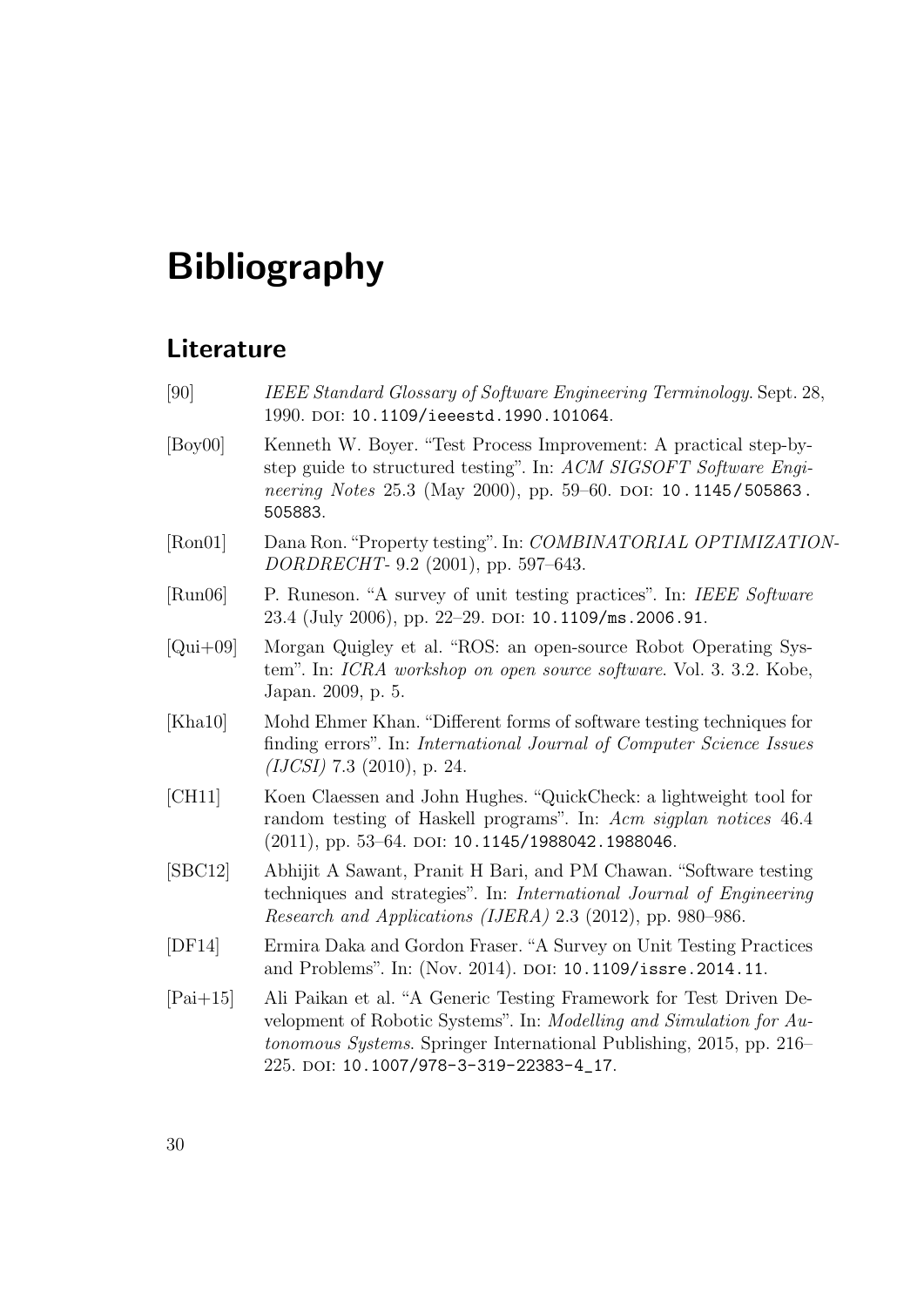- <span id="page-33-6"></span>[Hil+16] Michael Hilton et al. "Usage, costs, and benefits of continuous integration in open-source projects". In: 2016 31st IEEE ACM International Conference on Automated Software Engineering (ASE). IEEE. 2016, pp. 426–437.
- <span id="page-33-0"></span>[Bes17] Marc Bestmann. Towards Using ROS in the RoboCup Humanoid Soccer League. 2017.
- <span id="page-33-2"></span>[Afz18] Afsoon Afzal."Quality assurance automation in autonomous systems". In: Proceedings of the 2018 26th ACM Joint Meeting on European Software Engineering Conference and Symposium on the Foundations of Software Engineering - ESEC/FSE 2018. ACM Press, 2018. DOI: [10 . 1145 / 3236024 . 3275429](https://doi.org/10.1145/3236024.3275429). url: [https : / / www . researchgate .](https://www.researchgate.net/publication/328587601_Quality_assurance_automation_in_autonomous_systems) [net / publication / 328587601 \\_ Quality \\_ assurance \\_ automation \\_](https://www.researchgate.net/publication/328587601_Quality_assurance_automation_in_autonomous_systems) [in\\_autonomous\\_systems](https://www.researchgate.net/publication/328587601_Quality_assurance_automation_in_autonomous_systems).
- <span id="page-33-5"></span>[Tim+18] Christopher Steven Timperley et al. "Crashing simulated planes is cheap: Can simulation detect robotics bugs early?" In: 2018 IEEE 11th International Conference on Software Testing, Verification and Validation (ICST). IEEE. 2018, pp. 331–342. DOI: [10.1109/ICST.](https://doi.org/10.1109/ICST.2018.00040) [2018.00040](https://doi.org/10.1109/ICST.2018.00040).
- <span id="page-33-3"></span>[Afz+20a] Afsoon Afzal et al. "A Study on Challenges of Testing Robotic Systems". In: 2020 IEEE 13th International Conference on Software Testing, Validation and Verification  $(ICST)$ . IEEE, Oct. 2020. DOI: [10.](https://doi.org/10.1109/icst46399.2020.00020) [1109/icst46399.2020.00020](https://doi.org/10.1109/icst46399.2020.00020).
- <span id="page-33-4"></span>[Afz+20b] Afsoon Afzal et al. "A Study on the Challenges of Using Robotics Simulators for Testing". In: arXiv preprint arXiv:2004.07368 (2020). url: [https://www.researchgate.net/publication/340683351\\_A\\_](https://www.researchgate.net/publication/340683351_A_Study_on_the_Challenges_of_Using_Robotics_Simulators_for_Testing) [Study\\_on\\_the\\_Challenges\\_of\\_Using\\_Robotics\\_Simulators\\_for\\_](https://www.researchgate.net/publication/340683351_A_Study_on_the_Challenges_of_Using_Robotics_Simulators_for_Testing) [Testing](https://www.researchgate.net/publication/340683351_A_Study_on_the_Challenges_of_Using_Robotics_Simulators_for_Testing).

## Online Resources

- <span id="page-33-1"></span>[1] Martin Fowler. Continuous Integration. May 1, 2006. URL: [https://martinf](https://martinfowler.com/articles/continuousIntegration.html#AutomateTheBuild)owler. [com / articles / continuousIntegration . html # AutomateTheBuild](https://martinfowler.com/articles/continuousIntegration.html#AutomateTheBuild) (visited on 05/19/2021).
- <span id="page-33-7"></span>[2] About status checks - GitHub Docs. URL: https://docs.github.com/ [en/github/collaborating-with-pull-requests/collaborating-on](https://docs.github.com/en/github/collaborating-with-pull-requests/collaborating-on-repositories-with-code-quality-features/about-status-checks)[repositories- with- code- quality- features/about- status- checks](https://docs.github.com/en/github/collaborating-with-pull-requests/collaborating-on-repositories-with-code-quality-features/about-status-checks) (visited on 06/16/2021).
- <span id="page-33-8"></span>[3]  $Aqola$ . URL: <https://agola.io/> (visited on  $06/16/2021$ ).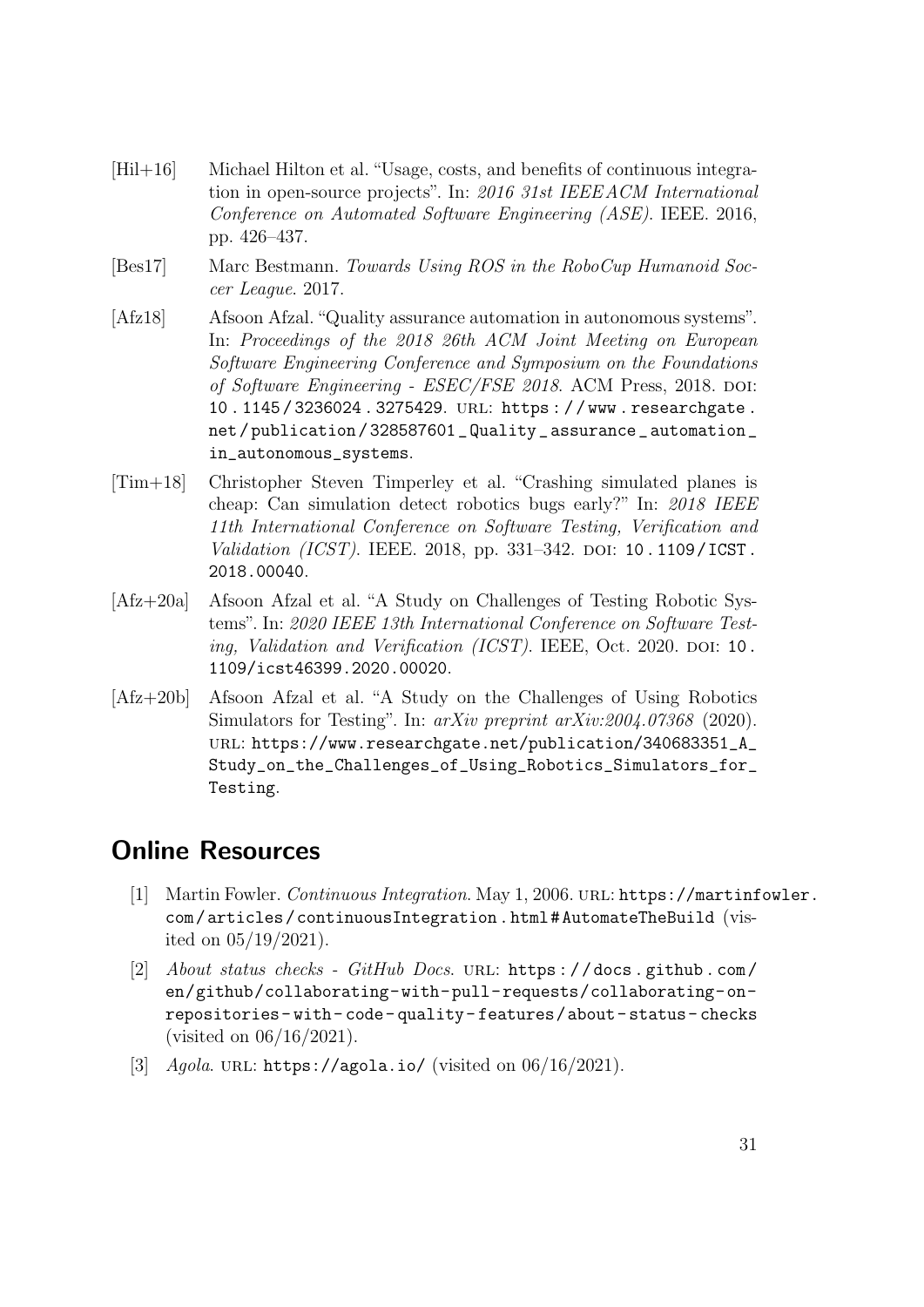- <span id="page-34-3"></span>[4] AWS CodeBuild – Fully Managed Build Service. URL: https://aws. [amazon.com/codebuild/](https://aws.amazon.com/codebuild/) (visited on 06/16/2021).
- <span id="page-34-4"></span>[5] Azure Pipelines | Microsoft Azure. url: [https://azure.microsoft.com/](https://azure.microsoft.com/en-us/services/devops/pipelines/) [en-us/services/devops/pipelines/](https://azure.microsoft.com/en-us/services/devops/pipelines/) (visited on 06/17/2021).
- <span id="page-34-5"></span>[6] Bamboo Continuous Integration and Deployment Build Server. URL: [https:](https://www.atlassian.com/software/bamboo) [//www.atlassian.com/software/bamboo](https://www.atlassian.com/software/bamboo) (visited on 06/16/2021).
- <span id="page-34-6"></span>[7] Buddy: The DevOps Automation Platform. url: <https://buddy.works/> (visited on 06/17/2021).
- <span id="page-34-7"></span>[8] Buildbot. URL: <https://buildbot.net/> (visited on 06/17/2021).
- <span id="page-34-1"></span>[9] Catkin Command Line Tools — catkin tools 0.0.0 documentation. url: <https://catkin-tools.readthedocs.io/en/latest/> (visited on 06/16/2021).
- <span id="page-34-14"></span>[10] Cloud Build Serverless CI/CD Platform | Google Cloud. url: [https://](https://cloud.google.com/build) [cloud.google.com/build](https://cloud.google.com/build) (visited on 06/17/2021).
- <span id="page-34-10"></span>[11] CloudBees CodeShip. url: [https://docs.cloudbees.com/docs/cloudbees](https://docs.cloudbees.com/docs/cloudbees-codeship/latest/)[codeship/latest/](https://docs.cloudbees.com/docs/cloudbees-codeship/latest/) (visited on 06/17/2021).
- <span id="page-34-0"></span>[12]  $CMake$ . URL: <https://cmake.org/> (visited on  $06/16/2021$ ).
- <span id="page-34-9"></span>[13] Concourse CI. URL: <https://concourse-ci.org/> (visited on 06/17/2021).
- <span id="page-34-15"></span>[14] Continuous Integration & Delivery - Semaphore. url: [https://semaphoreci](https://semaphoreci.com/). [com/](https://semaphoreci.com/) (visited on 06/17/2021).
- <span id="page-34-8"></span>[15] Continuous Integration and Delivery - CircleCI. URL: [https://circleci.](https://circleci.com/) [com/](https://circleci.com/) (visited on 06/17/2021).
- <span id="page-34-11"></span>[16] Drone CI – Automate Software Testing and Delivery. URL: [https://www.](https://www.drone.io/) [drone.io/](https://www.drone.io/) (visited on  $06/17/2021$ ).
- <span id="page-34-2"></span>[17] Empowering App Development for Developers | Docker. url: [https : / /](https://www.docker.com) [www.docker.com](https://www.docker.com) (visited on 06/23/2021).
- <span id="page-34-17"></span>[18] Extending with Shared Libraries. Jenkins documentation. URL: [https://](https://www.jenkins.io/doc/book/pipeline/shared-libraries/) [www.jenkins.io/doc/book/pipeline/shared- libraries/](https://www.jenkins.io/doc/book/pipeline/shared-libraries/) (visited on  $06/24/2021$ .
- <span id="page-34-12"></span>[19] Features GitHub Actions. url: <https://github.com/features/actions> (visited on 06/16/2021).
- <span id="page-34-13"></span>[20] GitLab CI/CD | GitLab. url: <https://docs.gitlab.com/ce/ci/> (visited on 06/17/2021).
- <span id="page-34-16"></span>[21] GoogleTest User's Guide | GoogleTest. url: [https://google.github.io/](https://google.github.io/googletest/) [googletest/](https://google.github.io/googletest/) (visited on 06/23/2021).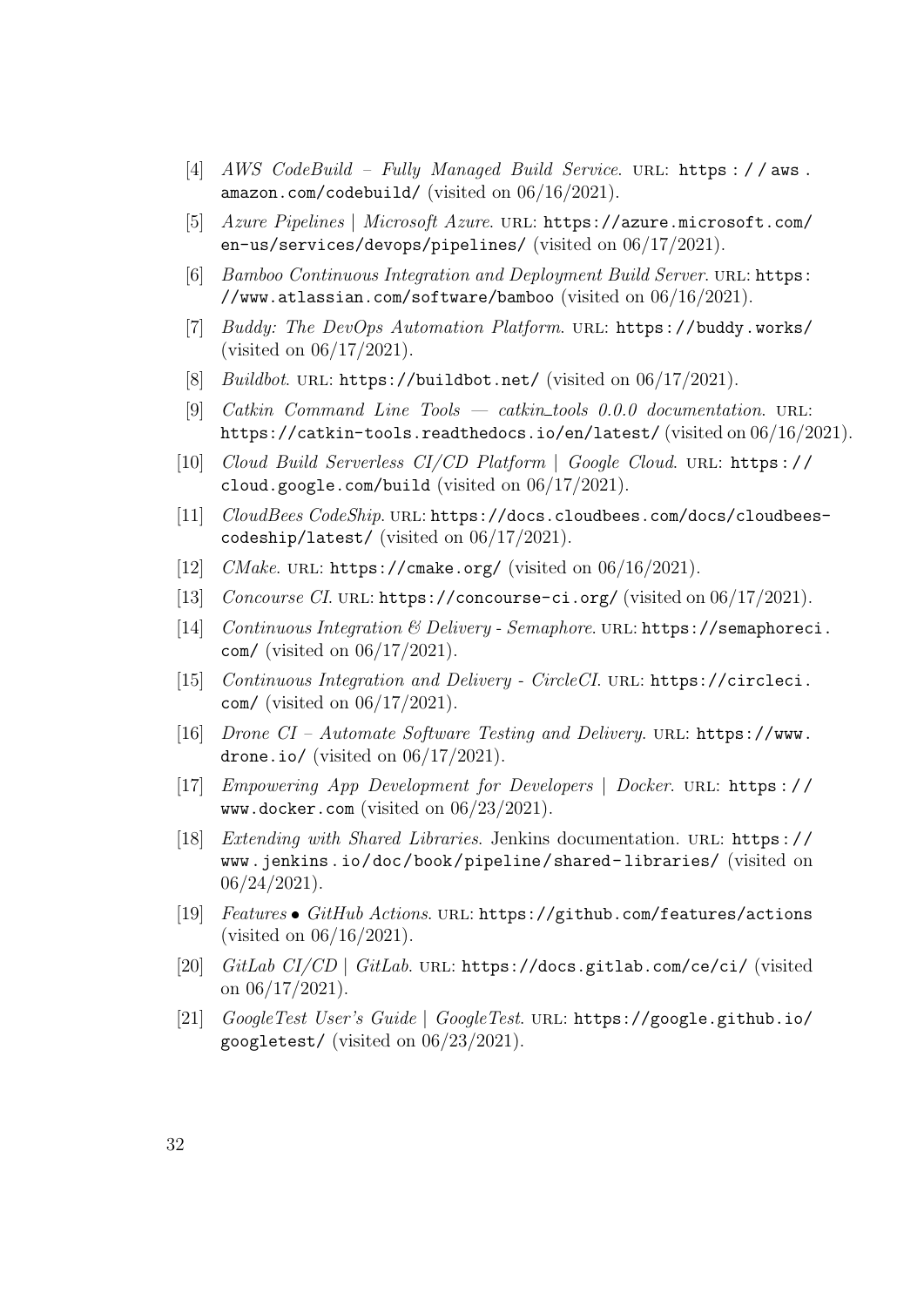- <span id="page-35-10"></span>[22] Intel® Neural Compute Stick 2. URL: [https://software.intel.com/](https://software.intel.com/content/www/us/en/develop/hardware/neural-compute-stick.html) [content/www/us/en/develop/hardware/neural-compute-stick.html](https://software.intel.com/content/www/us/en/develop/hardware/neural-compute-stick.html) (visited on 06/29/2021).
- <span id="page-35-4"></span>[23] Java Software | Oracle. URL: <https://www.oracle.com/java/> (visited on 06/16/2021).
- <span id="page-35-13"></span>[24] *Jenkins.* URL: <https://www.jenkins.io/> (visited on 06/16/2021).
- <span id="page-35-11"></span>[25] Licenses & Standards | Open Source Initiative. URL: [https://opensource.](https://opensource.org/licenses) [org/licenses](https://opensource.org/licenses) (visited on 06/29/2021).
- <span id="page-35-6"></span>[26]  $nosetests - nose\ 1.3.7\ documentation. \ URL: \ https://nose.readthedocs.$  $nosetests - nose\ 1.3.7\ documentation. \ URL: \ https://nose.readthedocs.$ [io/en/latest/man.html](https://nose.readthedocs.io/en/latest/man.html) (visited on 06/23/2021).
- <span id="page-35-9"></span>[27] Open Robotics. URL: <https://www.openrobotics.org/> (visited on 06/16/2021).
- <span id="page-35-12"></span>[28] Open Source Continuous Delivery and Release Automation Server | GoCD. URL: <https://www.gocd.org/> (visited on  $06/17/2021$ ).
- <span id="page-35-8"></span>[29] *pytest: helps you write better programs — pytest documentation.* URL: [https:](https://docs.pytest.org/en/latest/) [//docs.pytest.org/en/latest/](https://docs.pytest.org/en/latest/) (visited on 06/16/2021).
- <span id="page-35-0"></span>[30] quickcheck - crates.io: Rust Package Registry. url: [https://crates.io/](https://crates.io/crates/quickcheck) [crates/quickcheck](https://crates.io/crates/quickcheck) (visited on 06/16/2021).
- <span id="page-35-16"></span>[31] *rostest - ROS Wiki.* URL: <https://wiki.ros.org/rostest/> (visited on 06/23/2021).
- <span id="page-35-2"></span>[32] Rust Programming Language. url: <https://www.rust-lang.org/> (visited on  $06/16/2021$ .
- <span id="page-35-14"></span>[33] TeamCity: the Hassle-Free CI and CD Server by JetBrains. URL: [https:](https://www.jetbrains.com/teamcity/) [//www.jetbrains.com/teamcity/](https://www.jetbrains.com/teamcity/) (visited on  $06/17/2021$ ).
- <span id="page-35-3"></span>[34] *The Go Programming Language.* URL: <https://golang.org/> (visited on  $06/16/2021$ .
- <span id="page-35-15"></span>[35] Travis CI - Test and Deploy with Confidence. URL: [https://www.travis](https://www.travis-ci.com/)[ci.com/](https://www.travis-ci.com/) (visited on  $06/17/2021$ ).
- <span id="page-35-5"></span>[36] unittest — Unit testing framework — Python 3.9.5 documentation. URL: [https : / / docs . python . org / 3 / library / unittest . html](https://docs.python.org/3/library/unittest.html) (visited on  $06/16/2021$ .
- <span id="page-35-1"></span>[37] Welcome to Hypothesis! — Hypothesis  $6.14.0$  documentation. URL: [https:](https://hypothesis.readthedocs.io/en/latest/index.html) [/ / hypothesis . readthedocs . io / en / latest / index . html](https://hypothesis.readthedocs.io/en/latest/index.html) (visited on  $06/16/2021$ .
- <span id="page-35-7"></span>[38] Welcome to nose  $2 - n$ ose  $20.6.0$  documentation. URL: https://docs. [nose2.io/en/latest/](https://docs.nose2.io/en/latest/) (visited on 06/16/2021).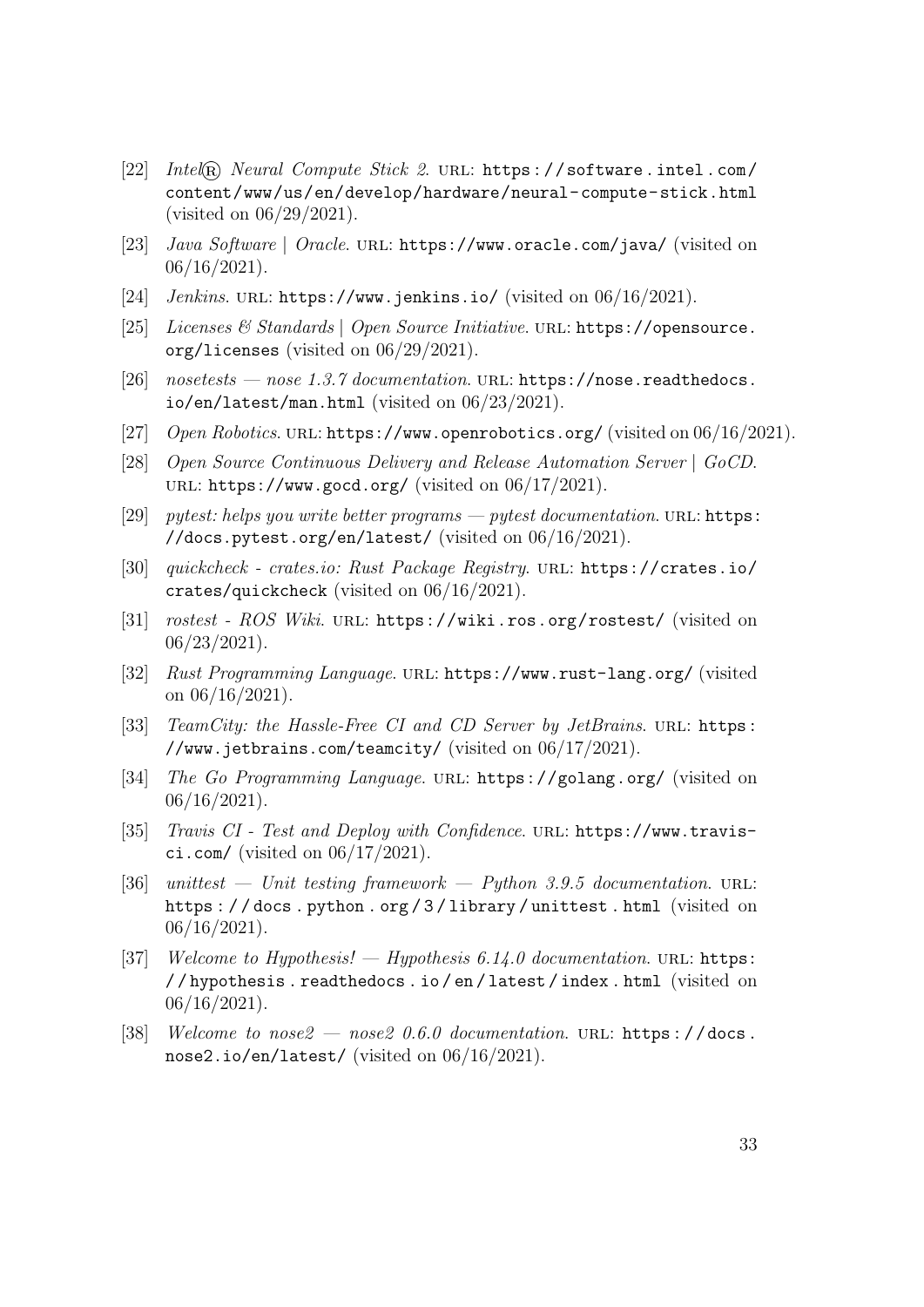- <span id="page-36-0"></span>[39] Welcome to Python.org. URL: https://www.python.org/ (visited on  $06/16/2021$ ).
- <span id="page-36-1"></span>[40] Xunit: output test results in xunit format — nose 1.3.7 documentation. url: <https://nose.readthedocs.io/en/latest/plugins/xunit.html> (visited on 06/23/2021).